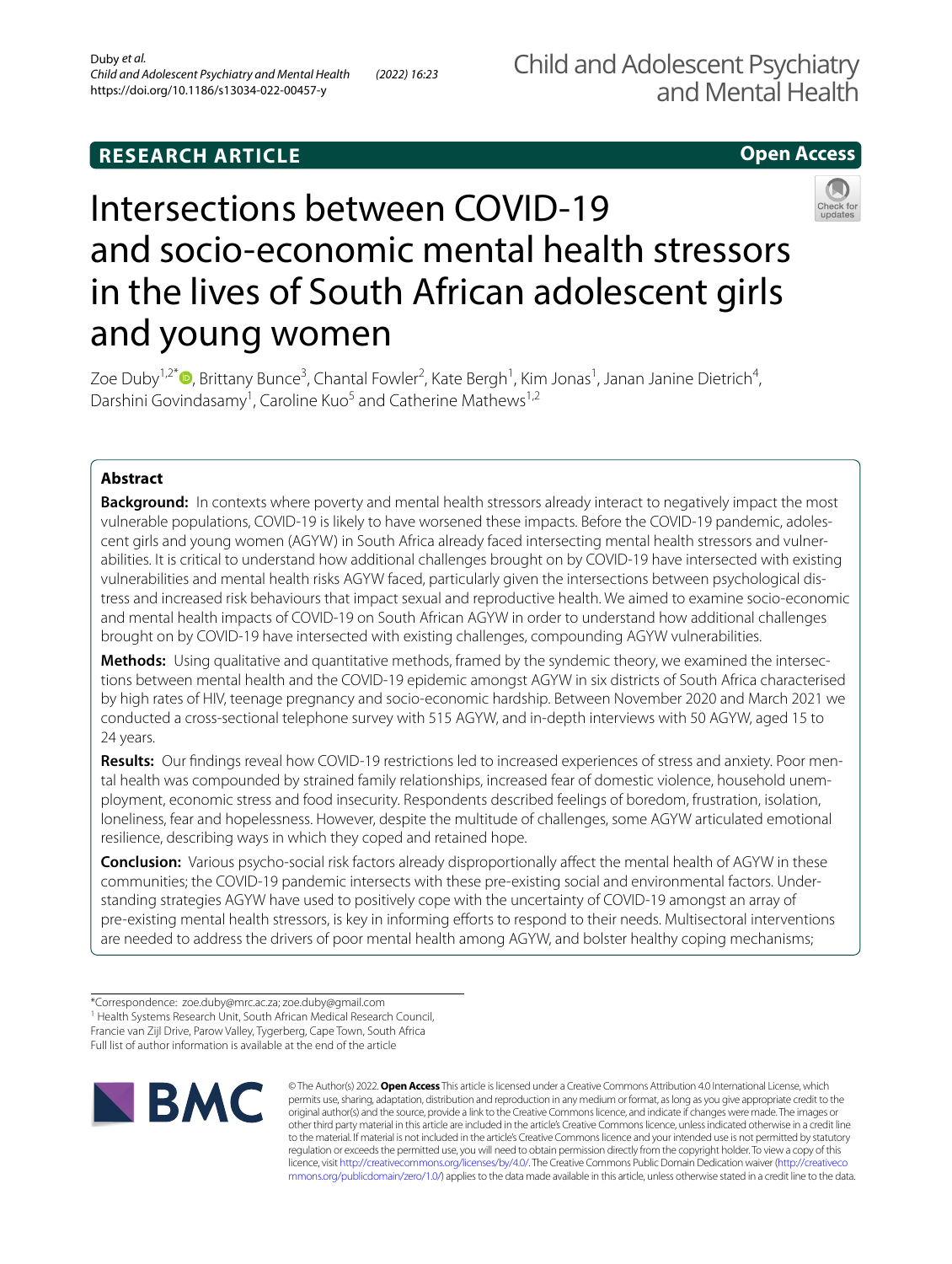interventions seeking to mitigate the mental health impacts on this vulnerable population need to be responsive to the unpredictable pandemic environment.

**Keywords:** COVID-19, Lockdown, Adolescent girls and young women, Mental health, South Africa

#### **Background**

In public health literature, the syndemic theory provides a framework for understanding how overlapping and cooccurring risk factors situated in a specifc social context, cluster to create intersecting epidemics which combine to enhance vulnerability  $[1]$  $[1]$ . In contexts where poverty and mental health problems already interact to negatively impact mental health of the most marginalised and vulnerable populations, COVID-19 is likely to have heightened and worsened these impacts. This is particularly the case in a country like South Africa, where there is considerable psychiatric morbidity, limited mental healthcare infrastructure, and high rates of poverty and unemployment [[2,](#page-13-1) [3](#page-13-2)]. Poor mental health, including depressive disorders and stress, contributes signifcantly to the burden of disease in South Africa, and other parts of sub-Saharan Africa [\[4](#page-13-3), [5\]](#page-13-4). Of all African countries, South Africa has had the highest number of COVID-19 cases (34% of all cases on the continent), and accounts for 43% of all reported COVID-19-related deaths on the continent (South Africa's COVID-19 related deaths are estimated to be around  $300,000<sup>1</sup>$  $300,000<sup>1</sup>$  $300,000<sup>1</sup>$  [\[6](#page-13-5)]. The country's under-resourced public health system, already overburdened by infectious and chronic diseases, was characterised by constrained access to mental health care services even prior to the pandemic [\[7](#page-13-6), [8\]](#page-14-0).

Given the impact of previous large-scale 'disasters' on mental health stressors resulting from drastic social control measures, it is expected that the COVID-19 global pandemic has similarly negatively impacted on mental health [[9\]](#page-14-1). COVID-19 related mental health stressors come against a backdrop of a pre-existing public health crisis in South Africa due to a gap in mental health service provision and constrained access to mental health care services, with COVID-19 related restrictions adding to the burden of mental health in the country  $[8, 8]$  $[8, 8]$ [10\]](#page-14-2). Little is known about the mental health impacts of the COVID-19 pandemic and lockdown regulations in South Africa and globally, but growing evidence suggests worsening mental health and increased levels of distress, emotional isolation, depression and anxiety amongst adolescents and young people, against a backdrop of

Socio-economic factors are key drivers of stress, depression and anxiety, as well as other structural determinants of mental health including housing and food security [\[14](#page-14-5), [15](#page-14-6)]. Poverty, low household income and food insecurity (defned as uncertainty about and ability to obtain food, and being forced to compromise on quality/quantity of food consumed due to lack of money or resources) are associated with heightened vulnerability to experiencing poor mental health, including depression and anxiety disorders [\[9](#page-14-1), [15](#page-14-6), [16](#page-14-7)]. In South Africa, the majority of the population are already economically vulnerable, and disproportionately afected by unemployment and poverty. The COVID-19 crisis has worsened unemployment, caused disruptions in domestic food supply chains, and created widespread food insecurity [[14\]](#page-14-5).

Since adolescence is the period of an individual's life in which mental health difficulties are most likely to develop, and particularly for adolescent girls and young women (AGYW) in South Africa, who are more susceptible to depressive symptoms than their male counterparts, understanding the efects of COVID-19 on the mental health of South African AGYW is imperative [[1,](#page-13-0) [12](#page-14-4)]. In addition to neurological, hormonal, and physical changes associated with puberty, changes in adolescents' social environments play a key role in the onset of mental health challenges during this time  $[17]$  $[17]$ . The drastic changes in life routine and social environments, including social distancing, worry for families, unexpected bereavements, disruptions in education, confnement restrictions, and concern about the future brought about as a result of the pandemic, are likely to have disproportionately afected adolescents, given how crucial this period is in the development of social connections [\[12](#page-14-4), [18\]](#page-14-9). Adolescents growing up in the context of socio-economically

exacerbated psycho-social risk factors such as bereavements, disruptions in education and life routines, and worry about the future [[11,](#page-14-3) [11](#page-14-3), [12](#page-14-4)]. Emerging evidence from COVID-19 Mental Disorders Collaborators<sup>2</sup> suggests that the prevalence of major depressive disorder and anxiety disorders and during the COVID-19 pandemic have drastically increased, with South Africa ranking amongst the countries globally with the most marked increases.

<span id="page-1-0"></span><sup>1</sup> When excess deaths are factored in, it has been calculated that nearly 300,000 people have died from COVID-19 in South Africa, thrice the official figure of 97,000, according to reporting by the SAMRC ([https://www.samrc.](https://www.samrc.ac.za/reports/report-weekly-deaths-south-africa) ac.za/reports/report-weekly-deaths-south-africa).

<span id="page-1-1"></span> $a^2$  [https://doi.org/10.1016/S0140-6736\(21\)02,143-7](https://doi.org/10.1016/S0140-6736(21)02,143-7).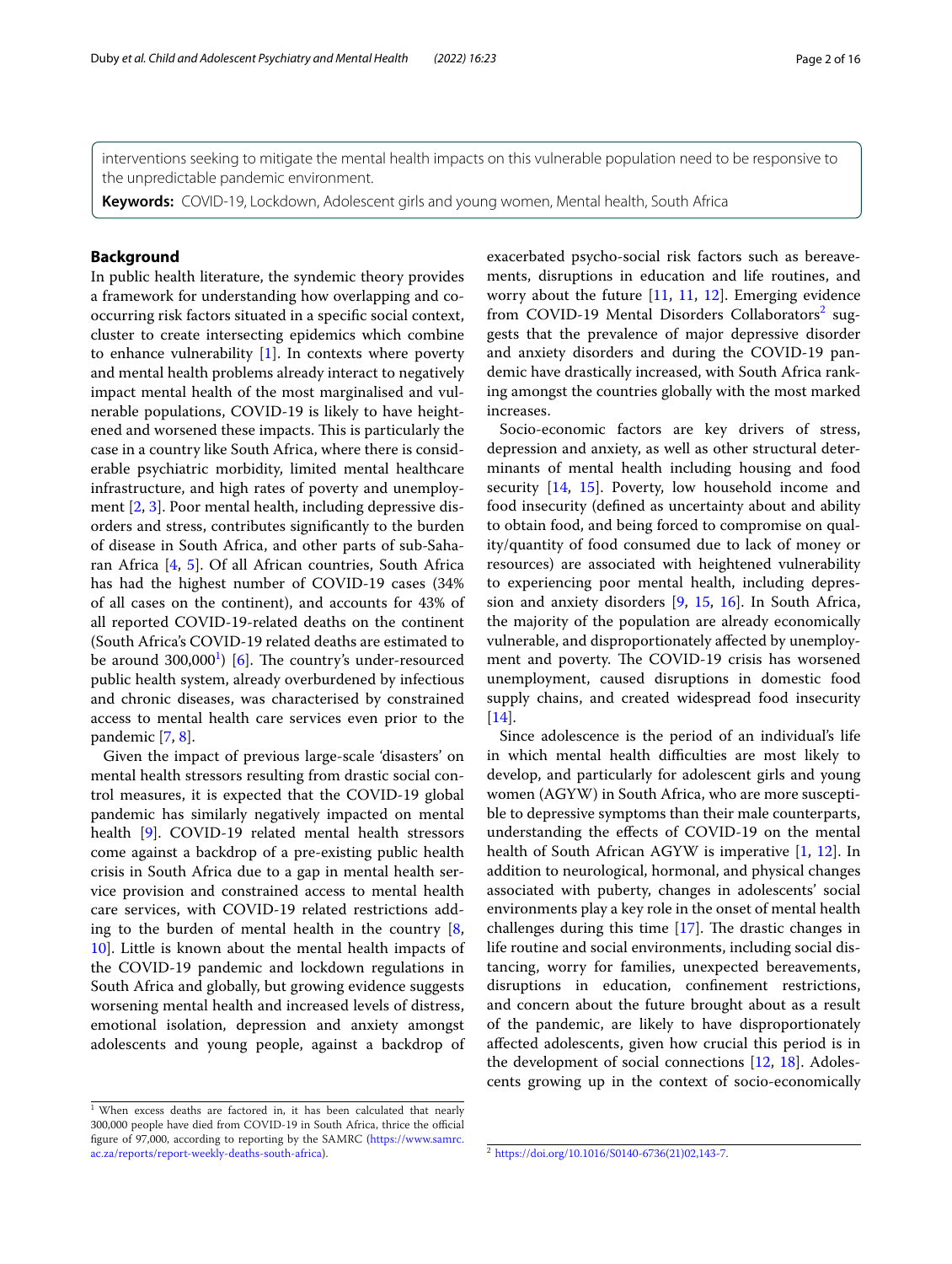adverse communities are faced with a range of additional psychosocial and health risks that may evoke stress and negatively afect their mental health; these risks include exposure to HIV and other stressors [[12](#page-14-4)].

The COVID-19 pandemic's interactions with preexisting mental health stressors offers an important opportunity to understand coping mechanisms. Coping strategies are an individual's efforts to manage their distress, although they are not always efective at doing so. Particular positive coping strategies (e.g., acceptance, seeking support) are associated with greater psychological health than other, more maladaptive strategies [\[19](#page-14-10)]. Understanding what strategies young people have been using to cope with the uncertainty of COVID-19 is key to inform efforts to respond to their needs. Psychological resilience is one important aspect of how individuals cope with adversity; resilience refers to an individual's ability to withstand set-backs and adapt positively in the face of adversity, combined with perceived social support can be protective against negative mental health outcomes [[25\]](#page-14-11). An individual's ability to tolerate uncertainty will likely infuence the way they respond and cope with a situation [\[19\]](#page-14-10).

Negative mental health impacts are expected to be particularly felt amongst already vulnerable and marginalised populations in under-resourced settings [\[18](#page-14-9), [20](#page-14-12)]. People whose human rights are least protected, such as AGYW in the poorest communities, are likely to be disproportionately afected by the devastating economic and social consequences of the COVID-19 pandemic, further restricting their access to health services, social protection, and other support services [\[21](#page-14-13), [22\]](#page-14-14). Given the fast changing context of the COVID-19 epidemic in South Africa, government-mandated restrictions, and adaptations to social, educational and health policies, understanding the psychological and social impacts of the COVID-19 pandemic and associated lockdown restrictions on adolescents and young people in South Africa is critical to inform the rapid development of policies and age and developmentally-appropriate interventions to mitigate mental health problems and provide tailored support during and after the pandemic  $[23, 24]$  $[23, 24]$  $[23, 24]$ . This is particularly crucial for those that already experience vulnerability, in order to inform policy and intervention design and to best mitigate further negative impacts and offer vulnerable populations the necessary support [[25](#page-14-11)].

Before the COVID-19 pandemic, AGYW in South Africa already faced intersecting mental health stressors and vulnerabilities including insufficient social support, economic insecurity, and gendered and age-related vulnerabilities [\[1](#page-13-0)]. As yet, little is understood about the impacts that the COVID-19 pandemic and the lockdown implemented by the South African government have had on South African AGYW's mental health, but in light of emerging evidence, researchers have called for the scientifc community and policymakers to consider the mental health impacts of the COVID-19 pandemic  $[11, 13]$  $[11, 13]$  $[11, 13]$  $[11, 13]$ . There is a need to understand the differential impacts of the pandemic on women and girls, to ensure that gender dimensions are not overlooked in on-going interventions [[21\]](#page-14-13). We used quantitative and qualitative methods to examine socio-economic and mental health impacts of COVID-19 on South African AGYW in order to understand how the additional challenges brought on by COVID-19 have added to and intersected with existing challenges, compounding AGYW vulnerabilities and risks.

#### **Situating this study**

Due to the drastic and rapidly changing environment globally and in South Africa in response to the evolving COVID-19 situation, viral outbreaks, and waves of infection, it is critical to situate the research activities temporally. In response to the emerging pandemic and to curb the spread of the virus, in March 2020 the South African government introduced an initial "lockdown", comprising country-wide restrictions on freedom of movement. In May 2020, there was an initial easing of restrictions, followed by further easing of restrictions in June [[26](#page-14-18)]. In July 2020, amidst rising infections, tighter restrictions were again imposed. In September 2020 restrictions eased again, after which followed a relative period of calm and a sense of life returning to normalcy. Following another resurgence of infections, the Minister of Health announced that the country had entered a second wave, and tighter restrictions were imposed during December 2020. Subsequent lockdowns of varying severity were imposed in response to waves of COVID-19 infection in the country. Interacting with pre-existing mental health stressors, particularly in socio-economically and resource constrained settings, such as informal settlements, social distancing measures and business closures, introduced to fatten the infection curve, signifcantly impacted most people's usual activities, routines and livelihoods [\[10](#page-14-2)]. While such restrictions have an epidemiological rationale based on slowing down the spread of the virus, it is critical to understand how they afected the daily lived reality of South Africans [[27](#page-14-19), [28](#page-14-20)]. Data collection for the present study was conducted between November 2020 and March 2021.

#### **Methods**

In this study we examined the intersections between mental health and the COVID-19 epidemic amongst AGYW in South Africa. We conducted a survey and qualitative interviews, nested within a study evaluating an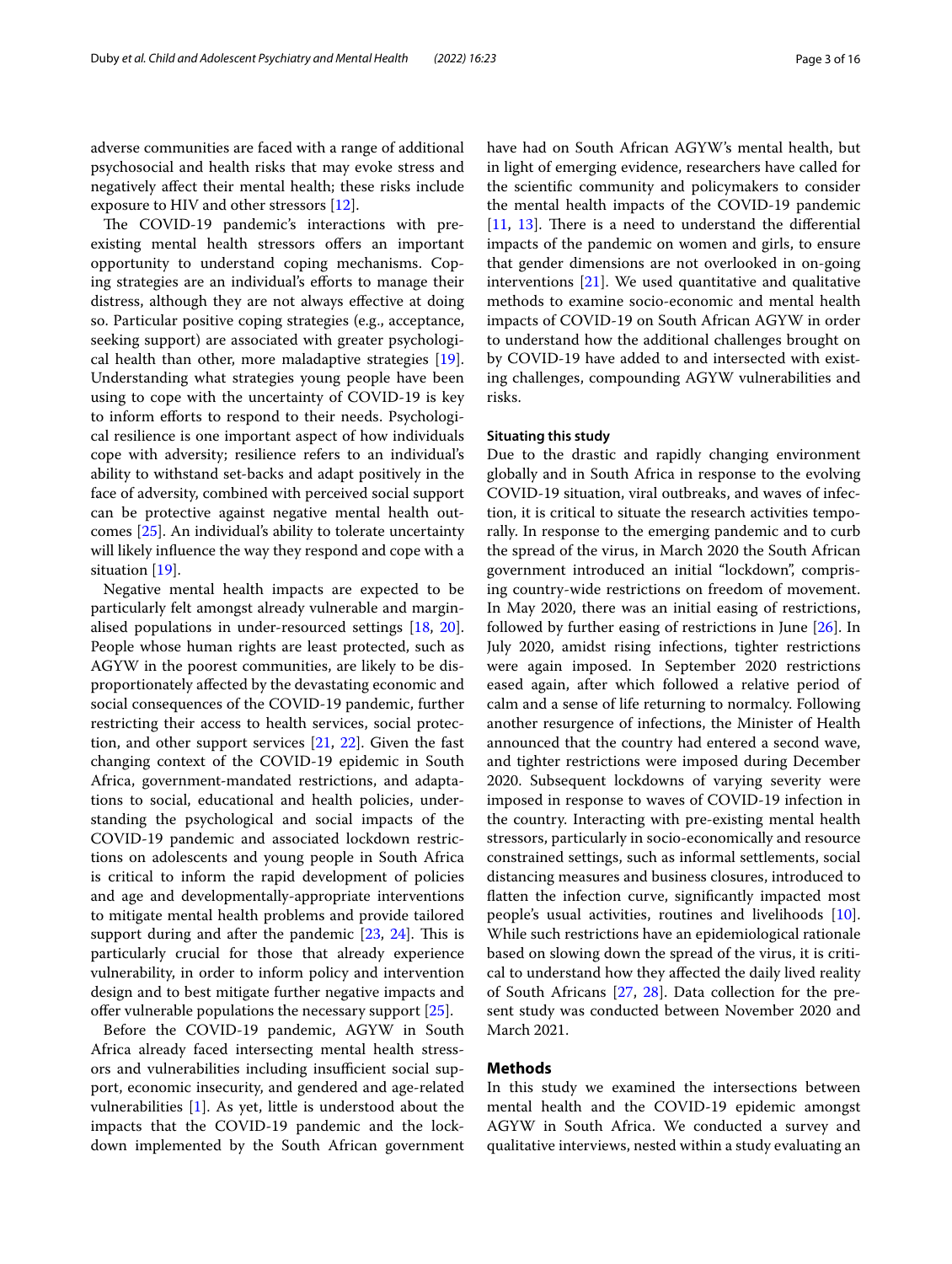#### <span id="page-3-1"></span>**Table 1** HIV prevalence among women attending antenatal (ANC) clinics in HERStory2 study sites

| <b>ANC HIV</b><br>prevalence<br>(%) |
|-------------------------------------|
|                                     |
| $23.4^*$                            |
| 35.0                                |
| 36.8                                |
| 31.5                                |
| 31.4                                |
| 32.1                                |
|                                     |

Source: The 2019 National Antenatal Sentinel HIV Survey, South Africa, National Department of Health; \* Source: Essel, 2014

intervention for AGYW in South Africa.<sup>3</sup> Data collection took place between November 2020 and March 2021, in six South African districts, spanning six provinces of South Africa: Klipfontein, City of Cape Town (Western Cape), King Cetshwayo (KwaZulu Natal), Ehlanzeni (Mpumalanga), Bojanala (North West), Nelson Mandela Bay (Eastern Cape), and Dihlabeng, Thabo Mofutsanyana (Free State). The districts and sub-districts from which the samples were drawn are diverse, some urban, some peri-urban, and some rural. A commonality across all six study communities is that they are situated in areas characterised by high HIV prevalence and high rates of teenage pregnancy (Table [1\)](#page-3-1). In South Africa, health and socio-economic indicators vary hugely by province, but also within provinces, between districts and sub-districts. For example, Klipfontein is located in the City of Cape Town in the Western Cape, which is a relatively wealthy and well-resourced province. However, Klipfontein subdistrict is a poorly resourced and deprived community within a wealthy city, and has an antenatal HIV prevalence of 23.4%, compared to 10.3% in the neighbouring Southern sub-district [\[29\]](#page-14-21). Some of the other study sites are rural districts within relatively poor provinces, for example Thabo Mofutsanyana in the Free State.

#### **Sampling**

Samples for both quantitative and qualitative components were drawn using a de-identifed version of the intervention's monitoring database, which included a comprehensive anonymised list of the 127,951 AGYW beneficiaries. In the sampling frame, beneficiaries were stratifed by district and age group, and for the younger age group, by whether they were in school. In the target sample, we doubled the number of AGYW in the younger age group (compared with the older age group), as we expected that only approximately 50% of them would have ever had sex (most of the key outcomes in the evaluation in which this study was nested, were only relevant to those who had ever had sex).

The sample size allowed for a 50% non-response or refusal rate. However, the implementers were unable to contact many of the sampled benefciaries; reported reasons for this included that phone calls were unanswered, phone numbers were not valid, or there was no phone number in the records. The proportion of the sampled benefciaries who were uncontactable varied by district from 32.7% to 74.6%. Phone numbers of sampled AGYW were obtained, with their knowledge and consent. When the implementers successfully contacted the sampled benefciary, most benefciaries agreed to be called by a study team member. Between 0 and 10% of sampled benefciaries across districts did not wish the research team to contact them to invite them to the study. Once the implementers supplied the research team with the contact details of sampled benefciaries who they had managed to contact, and who had agreed to be called to be invited to the study, almost every sampled beneficiary who was contacted agreed to participate. Of the 1260 AGYW benefciaries, 515 were successfully contacted and consented to participate, resulting in a response rate of 23.8% varying by district from 16.1% to 35.0% (further details of the survey methodology are available elsewhere<sup>2</sup>).

In the AGYW survey, we investigated the efect of COVID-19 and the lockdown on AGYW mental health and household circumstances. Analysis of the survey data was conducted using StataMP 1[4](#page-3-2).<sup>4</sup> We described key variables with frequencies (n) and proportions (%), overall and stratified by age group. The total population frequency and proportions were calculated with sample weights that were representative of the district and age

<span id="page-3-0"></span><sup>3</sup> [https://www.samrc.ac.za/intramural-research-units/healthsystems-herstory.](https://www.samrc.ac.za/intramural-research-units/healthsystems-herstory)

<span id="page-3-2"></span><sup>4</sup> StataMP 14, StataCorp, Texas, USA.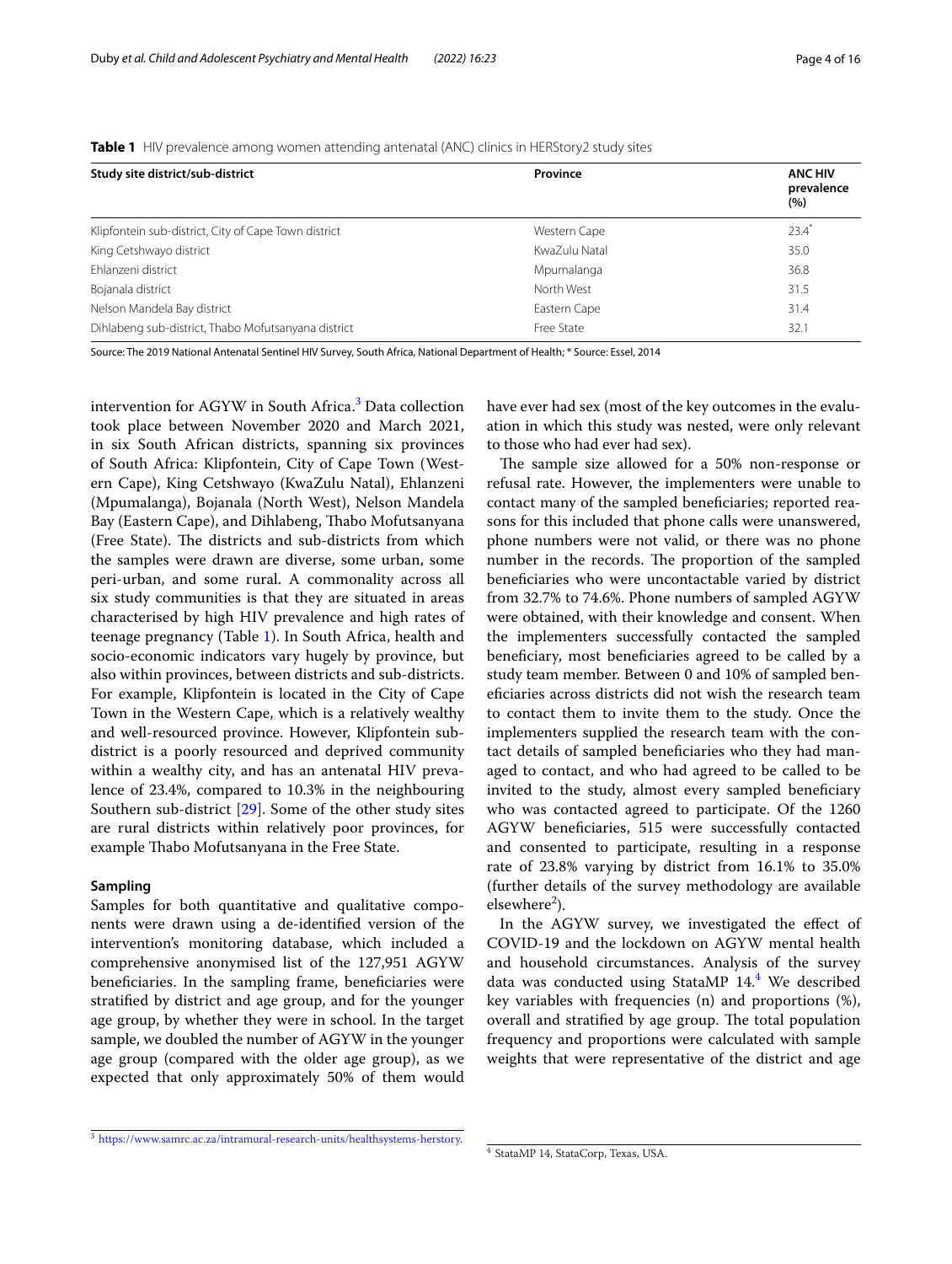group to which the AGYW belonged. Variables assessed in the survey (presented in Table [2](#page-5-0)) included:

- During lockdown, me or my family experienced fnancial (money) problems
- During lockdown I worried that my food would run out because of a lack of money
- During lockdown did you go a day and night without eating because of lack of food?
- During lockdown, did your relationships with your family (those who you live with) get worse?
- During lockdown, did you become more distressed and anxious?
- During lockdown, was there more violence in your home?
- During lockdown, was it harder to get the emotional support you need from people who usually support you?
- During lockdown, did you feel more worried about being physically abused by people who are close to you?
- During lockdown, did you feel more worried about being emotionally abused by people close to you?
- During lockdown, did you feel more worried about being sexually abused?

#### **Qualitative component**

In the qualitative study component we conducted telephonic in-depth interviews (IDIs) with ffty [[50](#page-15-0)] AGYW between the ages of 15 and 24 years (not the same AGYW who had participated in the survey), at which point it was determined that a sufficient level of data saturation had been reached. Semi-structured interview guides framed discussions, outlining key topics for discussion. Audio recordings were directly translated from their original language into English and reviewed by interviewer/s for accuracy. Qualitative data were coded by a team of three analysts, assisted by NVivo 12 software, and following a cyclical process of iterative thematic analysis. A set of pre-determined deductive code types were refexively refined to reflect emerging topics during preliminary analysis; analysis presented in this paper was based on the key pre-determined deductive codes "COVID-19", and "Mental Health". Through collaborative interpretation, analysts engaged in data immersion, re-examining data at diferent stages in the process, documenting reflective thoughts and sharing growing insights during regular discussions. The use of analytic memos created an important extra level of narrative, providing an interface between participants' data, researchers' interpretations and wider theory.

Surveys and interviews were conducted by a team of female researchers, representing fuency in the languages spoken in the sampled districts. Interviewers received training in human subject research ethics, adolescent-responsive phone interview skills, and on the study specifc methods, protocols and tools. Research ethical approval to conduct this study was granted by the SAMRC Research Ethics Committee (EC036-9/2020). A study team member contacted each of the AGYW telephonically to invite her to participate in the study and administered the consent process. If the AGYW was under 18 years of age, parental/caregiver consent was obtained prior to conducting the assent process with the AGYW. We invited consenting AGYW to participate in the survey or an interview in their language of choice. Consenting information was presented to participants in a way that was easy to understand and appropriate to the participants' education level. Each participant received ZAR 100.00 (US\$ 7.00) reimbursement.

#### **Findings**

A total of 515 AGYW took part in the survey, comprising 264 in the 15–19 years age group, and 251 in the 20–24 age group. The qualitative study sample consisted of fifty AGYW, twenty in the 15–19 years age group, and thirty in the 20–24 age group.

Findings from both the survey and qualitative study components reveal the multitude of efects that the COVID-19 pandemic and the lockdown restrictions had on AGYW's mental health, exacerbating situations of poverty, unemployment, food insecurity and other related mental health stressors. Narratives shared by respondents in the qualitative interviews described the way in which household loss of income, economic and food insecurity, fear of infection, and death of family members resulted in feelings of frustration, anxiety and depression.

#### **Socio-economic mental health stressors**

Many AGYW participants (69%) reported they had become more distressed and anxious (sometimes or often) during COVID-19 and the lockdown; with more AGYW in the 20–24 year group reporting distress and anxiety (75.7%) than AGYW in the 15–19 year group (65.9%) (Table [2](#page-5-0)). In the survey, 71.8% of all participants reported that she or a family member experienced fnancial problems (sometimes or often) during COVID-19 and the lockdowns; reporting considerably higher amongst young women aged 20–24 (80.5%) than among adolescent girls aged 15–19 (66.3%). Narratives of increased stress, anxiety, fnancial and food insecurity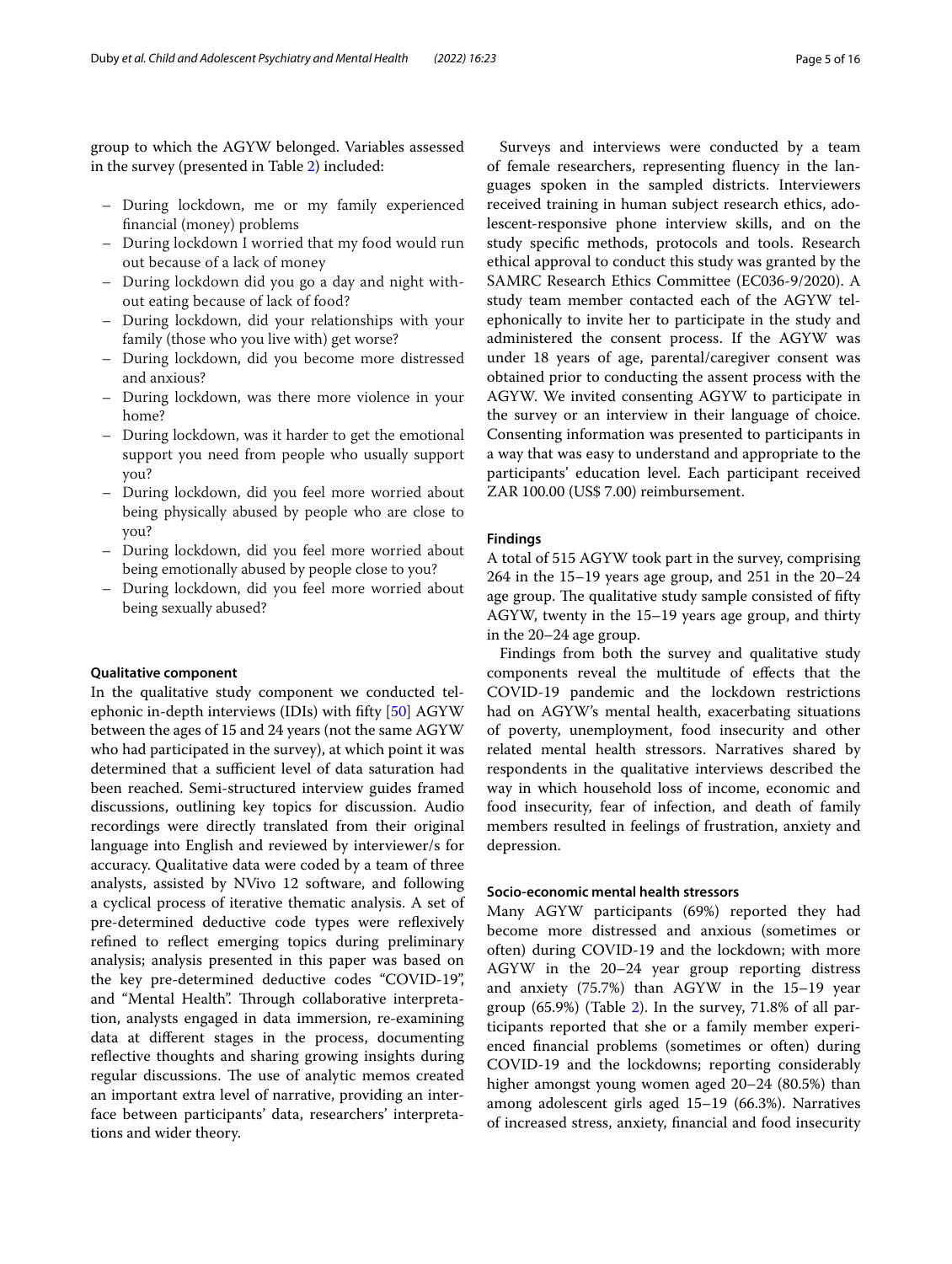<span id="page-5-0"></span>**Table 2** The impact of COVID-19 and the lockdown on the lives and mental health of AGYW in 6 South African districts, 2020–2021 Survey ( $n=515$ )

|                                                                                                       | Never  |               | <b>Sometimes</b> |      | Often  |               |
|-------------------------------------------------------------------------------------------------------|--------|---------------|------------------|------|--------|---------------|
|                                                                                                       | (Freq) | $\frac{0}{0}$ | (Freq)           | $\%$ | (Freq) | $\frac{0}{0}$ |
| During lockdown, AGYW or her family experienced financial problems                                    |        |               |                  |      |        |               |
| Total ( $N = 503$ )                                                                                   | 142.3  | 28.3          | 235.6            | 46.9 | 125.1  | 24.9          |
| $15-19(n=255)$                                                                                        | 86.1   | 33.8          | 112.9            | 44.3 | 56.0   | 22.0          |
| $20 - 24$ (n = 248)                                                                                   | 48.4   | 19.5          | 132.6            | 53.5 | 67.0   | 27.0          |
| During lockdown, AGYW worried that her food would run out because of a lack of money                  |        |               |                  |      |        |               |
| Total ( $N = 503$ )                                                                                   | 123.8  | 24.6          | 246.3            | 49.0 | 132.9  | 26.4          |
| $15-19$ (n = 255)                                                                                     | 72.9   | 28.6          | 128.9            | 50.6 | 53.2   | 20.9          |
| $20 - 24$ (n = 248)                                                                                   | 49.2   | 19.8          | 120.0            | 48.4 | 78.9   | 31.8          |
| During lockdown, AGYW went a day and a night without eating because of a lack of food                 |        |               |                  |      |        |               |
| Total ( $N = 503$ )                                                                                   | 378.9  | 75.3          | 104.6            | 20.8 | 19.4   | 3.9           |
| $15-19$ (n = 255)                                                                                     | 193.4  | 75.8          | 48.3             | 18.9 | 13.3   | 5.2           |
| $20 - 24$ (n = 248)                                                                                   | 187.8  | 75.7          | 57.0             | 23.0 | 3.2    | 1.3           |
| During lockdown, AGYW's relationship with her family (those with whom she lives) became worse         |        |               |                  |      |        |               |
| Total ( $N = 502$ )                                                                                   | 360.9  | 71.9          | 114.3            | 22.8 | 26.9   | 5.4           |
| $15-19(n=254)$                                                                                        | 184.4  | 72.6          | 54.4             | 21.4 | 15.2   | 6.0           |
| $20 - 24$ (n = 248)                                                                                   | 174.9  | 70.5          | 61.2             | 24.7 | 12.0   | 4.8           |
| During lockdown, AGYW became more distressed and anxious                                              |        |               |                  |      |        |               |
| Total ( $N = 503$ )                                                                                   | 156.3  | 31.1          | 240.8            | 47.9 | 105.9  | 21.1          |
| $15-19$ (n = 255)                                                                                     | 87.0   | 34.1          | 123.8            | 48.6 | 44.2   | 17.3          |
| $20 - 24$ (n = 248)                                                                                   | 60.5   | 24.4          | 118.2            | 47.7 | 69.4   | 28.0          |
| During lockdown, AGYW reported that there was more violence in her home                               |        |               |                  |      |        |               |
| Total ( $N = 504$ )                                                                                   | 430.9  | 85.5          | 63.8             | 12.7 | 9.3    | 1.9           |
| $15-19$ (n = 256)                                                                                     | 220.4  | 86.1          | 31.7             | 12.4 | 3.9    | 1.5           |
| $20 - 24$ (n = 248)                                                                                   | 209.8  | 84.6          | 33.5             | 13.5 | 4.7    | 1.9           |
| During lockdown, AGYW reported that it was harder to get the emotional support that she needed        |        |               |                  |      |        |               |
| Total ( $N = 503$ )                                                                                   | 246.8  | 49.1          | 190.5            | 37.9 | 65.7   | 13.1          |
| $15-19$ (n = 256)                                                                                     | 131.7  | 51.5          | 91.4             | 35.7 | 32.9   | 12.8          |
| $20 - 24(n = 247)$                                                                                    | 114.4  | 46.3          | 103.0            | 41.7 | 29.6   | 12.0          |
| During lockdown, AGYW felt more worried about being physically abused by people who are close to her  |        |               |                  |      |        |               |
| Total ( $N = 503$ )                                                                                   | 438.7  | 87.2          | 48.0             | 9.6  | 16.2   | 3.2           |
| $15-19(n=255)$                                                                                        | 216.6  | 84.9          | 32.3             | 12.7 | 6.1    | 2.4           |
| $20 - 24$ (n = 248)                                                                                   | 223.1  | 90.0          | 15.8             | 6.4  | 9.1    | 3.7           |
| During lockdown, AGYW felt more worried about being emotionally abused by people who are close to her |        |               |                  |      |        |               |
| Total ( $N = 504$ )                                                                                   | 389.8  | 77.3          | 89.8             | 17.8 | 24.4   | 4.9           |
| $15-19$ (n = 256)                                                                                     | 204.0  | 79.7          | 40.1             | 15.7 | 11.9   | 4.6           |
| $20 - 24(n = 248)$                                                                                    | 176.8  | 71.3          | 58.7             | 23.7 | 12.5   | 5.0           |
| During lockdown, AGYW felt more worried about being sexually abused by people who are close to her    |        |               |                  |      |        |               |
| Total ( $N = 504$ )                                                                                   | 470.0  | 93.3          | 28.5             | 5.7  | 5.5    | 1.1           |
| $15-19(n=256)$                                                                                        | 240.4  | 93.9          | 11.1             | 4.3  | 4.5    | 1.8           |
| $20 - 24$ (n = 248)                                                                                   | 228.9  | 92.3          | 17.3             | 7.0  | 1.8    | 0.7           |

also emerged in the qualitative data. A common experience during lockdowns related to household loss of income, and employment, with many households relying on social grants to survive.

*COVID afected us a lot because my father lost his job and we were struggling… sometimes we would sleep on an empty stomach. Even the money for the two children that we get (child grant) was not helping us because we*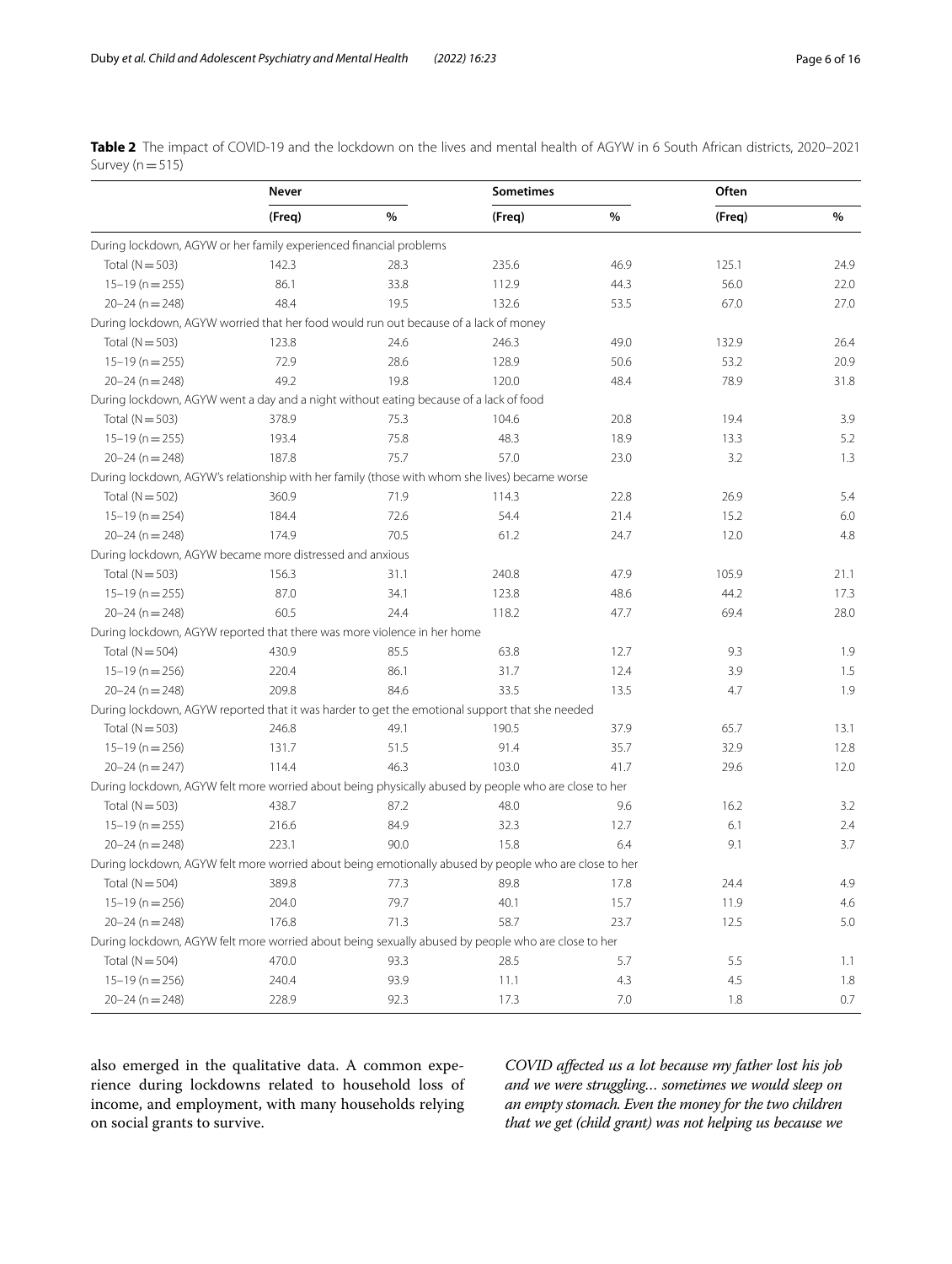*had to use it for everything. The worse part was that we had to buy (infant feeding) formula and diapers with it. We were greatly afected. (AGYW 20-24 years)*

Most AGYW (75.4%) reported concerns about food running out (sometimes or often) due to lack of money during COVID-19 and the lockdown, with reporting higher in the older age group (80.2%) than the lower age group (71.5%). A quarter (24.7%) of all AGYW aged 15–24 reported they had gone a day and night without food sometimes or often due to lack of money during COVID-19 and the lockdown (Table [2\)](#page-5-0).

During interviews, respondents spoke of the ways in which loss of income at the household level brought about situations of hunger and feelings of stress and desperation.

*People in our community are poor… they are starving, you see children who are hungry… children stealing at the shops… when you ask the child what is wrong she will say "my mother is not working, my father is not working, I haven't eaten since last night"… there is fnancial strain. (AGYW 20-24 years)*

Those AGYW who had lost parents had to deal with grief, as well as anxiety about survival and meeting basic needs.

*I get stressed… how will I cope without parents (who have died), where will I get food, how am I going to pay rent? (AGYW 15–19 years)*

Desperation was enhanced for AGYW who experience unintended pregnancies, HIV infection and those who face challenges feeding their babies or children, dependent on the child support grant.

The *issues* we face here are *issues* with the envi*ronment we live in… We are dying… We are dying of HIV, poverty, depression and some young people are taking their lives… you can't sleep on an empty stomach… rather a person would just cut themselves with a razor blade and die… Out of my friends, many of them have died of suicide because they were depressed and not knowing how to survive… A girl gets unplanned pregnancy by mistake… then she is expected to maintain the child with the R400 (US\$ 28.00) which comes once a month, and the question is, can you feed a child with one formula for the whole month?... there is a lot of kids who are dying because of depression… We are dying, and the world will end up without the youth, because of the things we go through. (AGYW 20-24 years)*

#### **Family relationships and domestic violence**

Regarding reporting on the impact of COVID-19 and lockdown on family relationships, 28.2% of all AGYW reported that relationships with family members had (sometimes/often) worsened (27.4% of 15–19 year olds, and 29.5% of 20–24 year olds) (Table [2](#page-5-0)). Some AGYW survey participants reported that since the pandemic and the lockdown, there was (sometimes/often) more violence in their home (14.6%), and that they were (sometimes/often) more worried about being physically abused (12.8%), emotionally abused (22.7%), or sexually abused (6.8%). In the qualitative study AGYW described situations in which some families, being confned together in small homes, combined with hunger, unemployment, fostered feelings of frustration and fnancial insecurity, and created tensions, exacerbating existing issues of genderbased violence, which also added to levels of fear, stress, anxiety, and other negative mental health outcomes. Loss of income and feeling of confnement also translated to feelings of anger, powerless and frustration, which at times manifested in physical abuse.

*With these restrictions and rules, there was a rise in gender based violence… we had to be at home most of the time… people were taking out their frustrations on their partners. (AGYW 20-24 years)*

For those AGYW living in homes where violence was an issue, lacking the ability to escape during lockdowns fostered fear of having to face abuse at home. For some school-going AGYW who come from abusive or unhappy families, school usually provides a respite from abusive parents and difficult situations at home, however with schools being closed, they were 'stuck' at home. Despite families being forced to spend more time together at home, respondents described emotional distancing between family members confned together, resulting in further loss of social connection and emotional support.

*In my family we were being distanced from each other at home… we weren't like we usually were, each and every person would be in their room. (AGYW 20-24 years)*

More than half (51%) of AGYW reported they had found it (sometimes/often) harder to get the emotional support they needed during COVID-19 and the lockdown (53.7% in the 20–24 year old group and 48.5% in the 15–19 year old group). Qualitative study respondents articulated the view that the lockdowns had served to exacerbate existing social divisions, resulting in a lack of social support in the community setting.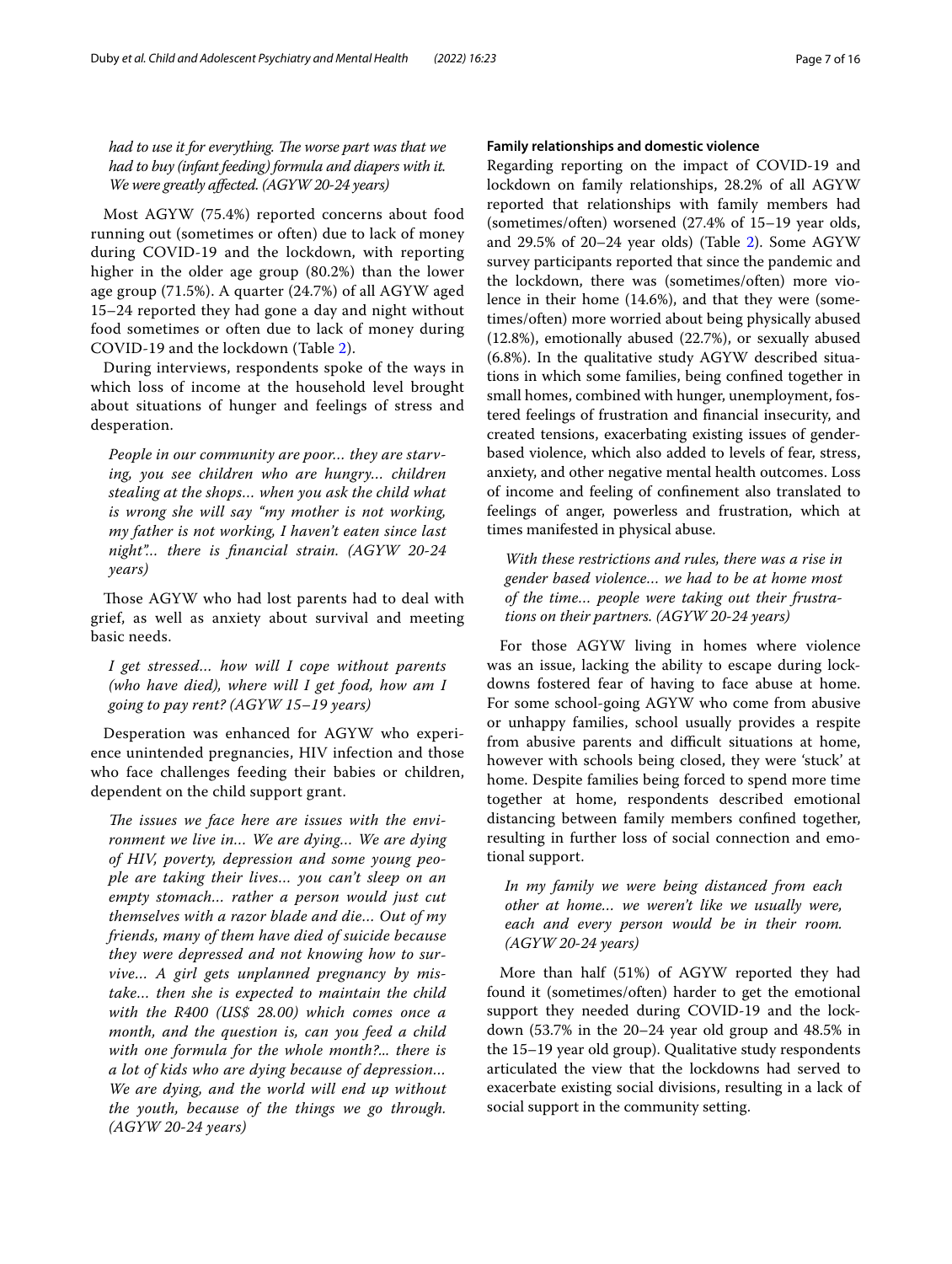*It kind of distances people… as a community we are not close, but it made it worse… people have a reason now to say that we can't come together as a community because of COVID. It is has given them a reason to justify that. (AGYW 20-24 years)*

#### **Depression, frustration and loneliness**

In the qualitative study, AGYW shared their sense of frustration and depression during the lockdown period, when movement was restricted and people had to stay at home.

*Covid-19 lockdown afected me a lot… I was not at peace… to wake up and do nothing is so frustrating, it afects the mind… you are always thinking. (AGYW 20-24 years)*

AGYW respondents shared narratives of the onset of depression under lockdown, describing feelings of being bored, frustrated, isolated, hopeless, and sad.

*Due to COVID everything stopped and everyone had to be indoors, locked up… it afected me in a very big negative way. In the beginning of course, when it frst started it was all well and good but then it became really bad, because then I got into depression… I was always indoors with nothing to do, my brain was going crazy… I just kind of shut it down. In a negative way it afected me… just everything, the economy going down, people being retrenched at their workplaces… Even though I try and put a happy face… I am still sad. (AGYW 20-24 years)*

The sense of being trapped or stuck indoors with family, without anything to do, fostered boredom and household tension. This was coupled with the fear of leaving the house.

*The lockdown impacted me in a big way because we could not do anything and that put a lot of strain on us… we were scared to go out, or to do anything. (AGYW 15-19 years)*

Feelings of loneliness and isolation emerged as salient themes in the narratives of respondents, combined with a sense of disruption to normal social interactions and connections.

*It becomes lonely in the house… we cannot associate with other people, it's hard, we can't go to see people. We cannot do what we are used to doing… Before me and my friends were able to sit together and support each other… We had days that we usually spent*  *together and have fun. We cannot do those things now because of COVID… we cannot meet and spend time together like before. (AGYW 15-19 years)*

#### **Fear**

Fear was another salient theme in the qualitative data. AGYW described being scared of leaving home due to fear of both COVID-19 infection, and of police. But at the same time they know that staying at home means that there are no opportunities for making any money.

*People are afraid to walk on the streets because of COVID, and on the other side police are patrolling… people are complaining, saying "maybe let's see if there's a job opening somewhere"… you don't have money… people are staying at home… but if you are staying at home there's no money. (AGYW 20-24 years)*

Respondents shared narratives in which fear and anxiety were prominent emotions. One reason for anxiety cited by respondents related to worry about family members dying of COVID-19.

*You are always worried that maybe the people who are taking care of you will have get afected by COVID and die. (AGYW 20–24 years)*

For those AGYW whose parents were still working, there was fear that they would get infected, and bring the virus into the family and household.

*At the start of lockdown… I was stressed because we got information that it (COVID) is here and it kills people… my life started to change… when you walk around the street… if you're not wearing a mask you get arrested… things were complicated… It was this corona virus every time on the news… the people who are positive have increased, others have passed away… and on the other hand my mother is going to work, so that was scaring me to think it is not safe… she will bring it (virus) here at home and… we all become positive (infected) at home. (AGYW 15-19 years)*

The fast-changing policies and evolving restrictions, including those related to school closures, meant that there were high levels of uncertainty and anxiety.

*COVID was afecting us… I was disturbed. Schools were opening and closing… that also disturbs your mind. Because you don't know what to expect, we were always just waiting to see what was going to happen, so it disturbed the mind a lot. You can't even have plans. (AGYW 15-19 years)*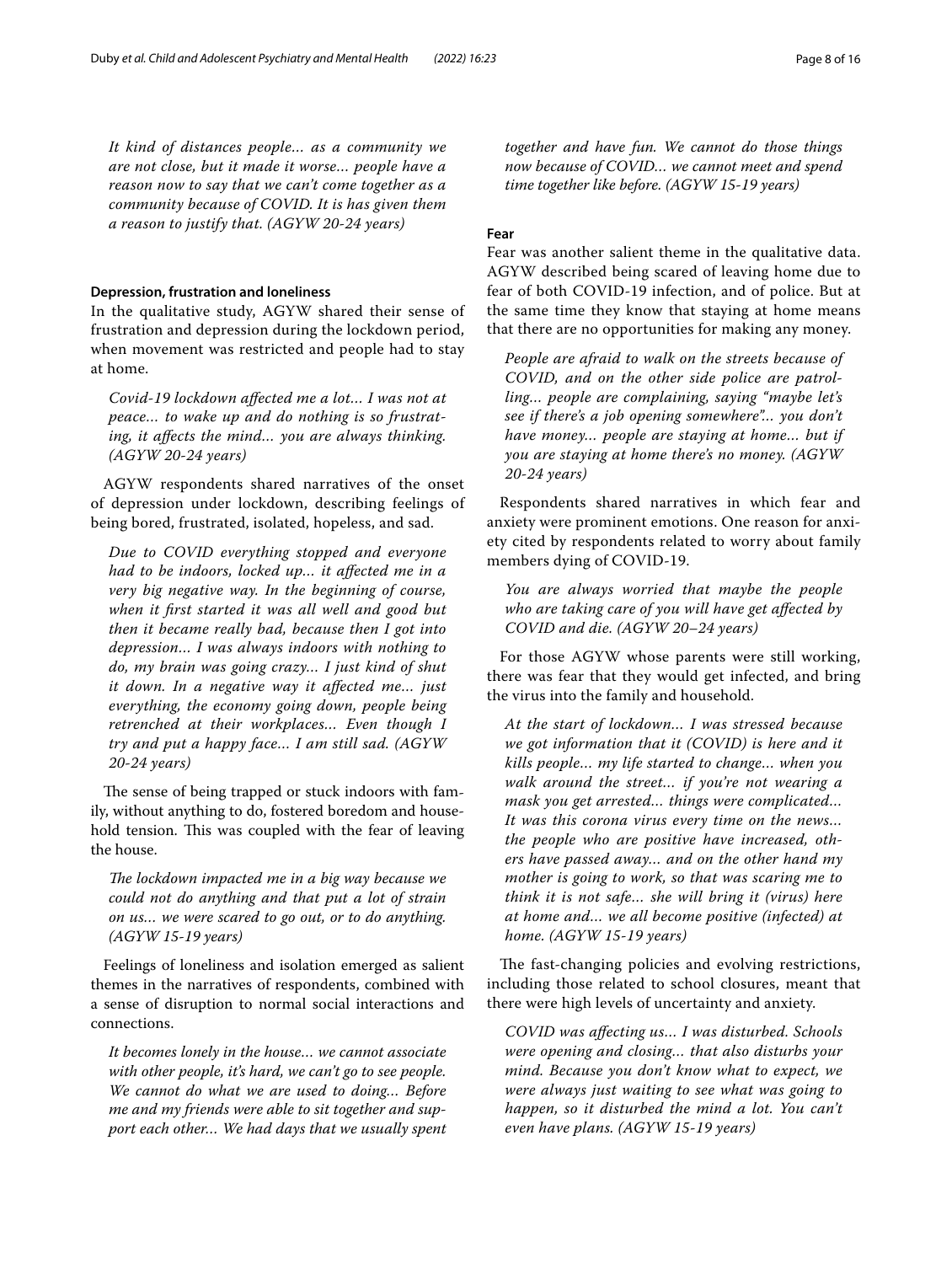#### **Hopelessness**

Due to the multitude of challenges, exacerbated by the lockdown, some AGYW experienced a sense of hopelessness.

*Life is difcult… you see yourself losing hope. (AGYW 20–24 years)*

At times the hopelessness became overwhelming, and AGYW described reaching a point where they gave up hope.

*At the moment, to be honest… I have just given up hope… At this point… I don't really know how I feel, there is so much going on, so many emotions that I am emotionally numb in a way. (AGYW 20-24 years)*

Fear and worry about the future was a prominent theme in AGYW narratives. Respondents described feeling that the dreams and aspirations they had prior to COVID-19 had been shattered.

*If Corona was not here, I can imagine how far I would have been now. I would not be in the place I am now, because of COVID, and that makes my heart sore. (AGYW 20-24 years)*

Feelings that the pandemic had changed the world, and concern that things would never be the same again, fuelled anxiety amongst AGYW.

*I am a bit anxious about my dreams if are they going to come true, looking at the rapidly high rate of deaths, and my question is, will I ever achieve all the things I want in life if people are dying left and right? (AGYW 20-24 years)*

Respondents felt that life had been disrupted, time wasted, and future plans had to be abandoned, which gave AGYW a feeling of being stuck.

*COVID afected me a lot because I had dreams, I wanted to fulfl, they are now stuck because I can't carry on with my life as per norm… a lot of time has been wasted. (AGYW 15-19 years)*

#### **Resilience**

Despite the multitude of hardships and mental health stressors, some of the AGYW respondents articulated emotional resilience, describing their coping mechanisms.

*It has shown me that, no matter what happens you have to push hard when you want to achieve something. Even though things are stuck at the moment,* 

*you have to tell yourself that you will do things bit by bit… I have that mind-set of doing something despite the challenges. (AGYW 15-19 years)*

Maintaining hope despite challenges and uncertainty was a key form of emotional resilience described by respondents.

*At the moment… I am scared but at the same time I have hope that the plans I have for this year, maybe can still be fulflled… currently, I am nervous because I don't know what to expect. (AGYW 15-19 years)*

*It's my future that makes me worried… because it's not clear and known as to what is going to happen… it's only by having hope that everything will work out nicely… because it's uncertain about what is going to happen in future. (AGYW 15-19 years)*

Resilience also manifested in feelings of acceptance and faith that everything will be ok, and that circumstances will improve.

*During times like this, it requires one to accept the situation because something that has a majority of people has no control... The best you can do is to follow what is being ordered until it gets better… to do what we are told to do. (AGYW 15-19 years)*

Strategies of resilience described by respondents were not just at the individual level; some AGYW spoke of their supportive social circumstances and sources of psychosocial support such as parents, grandparents, and faith groups. Mothers were commonly cited as support providers, helping AGYW cope.

*My mother she supports me with everything… whenever she sees that I'm not okay you will see by when she becomes sad she will ask me: "you're not okay, talk to me, what's happening?" (AGYW 20-24 years) My mum is always there for me… Whenever I have a problem… I can to talk to her about issues that afect me. She will then come with a solution to help me out. Like in issues I had at school, she was there as my shoulder (support). (AGYW 15-19 years)*

#### **Discussion**

In this study we examined the ways in which COVID-19 impacted mental health amongst AGYW in South Africa. Our study focused specifcally on AGYW who lived in districts in South Africa that had been identifed as high priority for health interventions, characterised by high HIV prevalence, high rates of teenage pregnancy, and disproportionately afected by socio-structural drivers of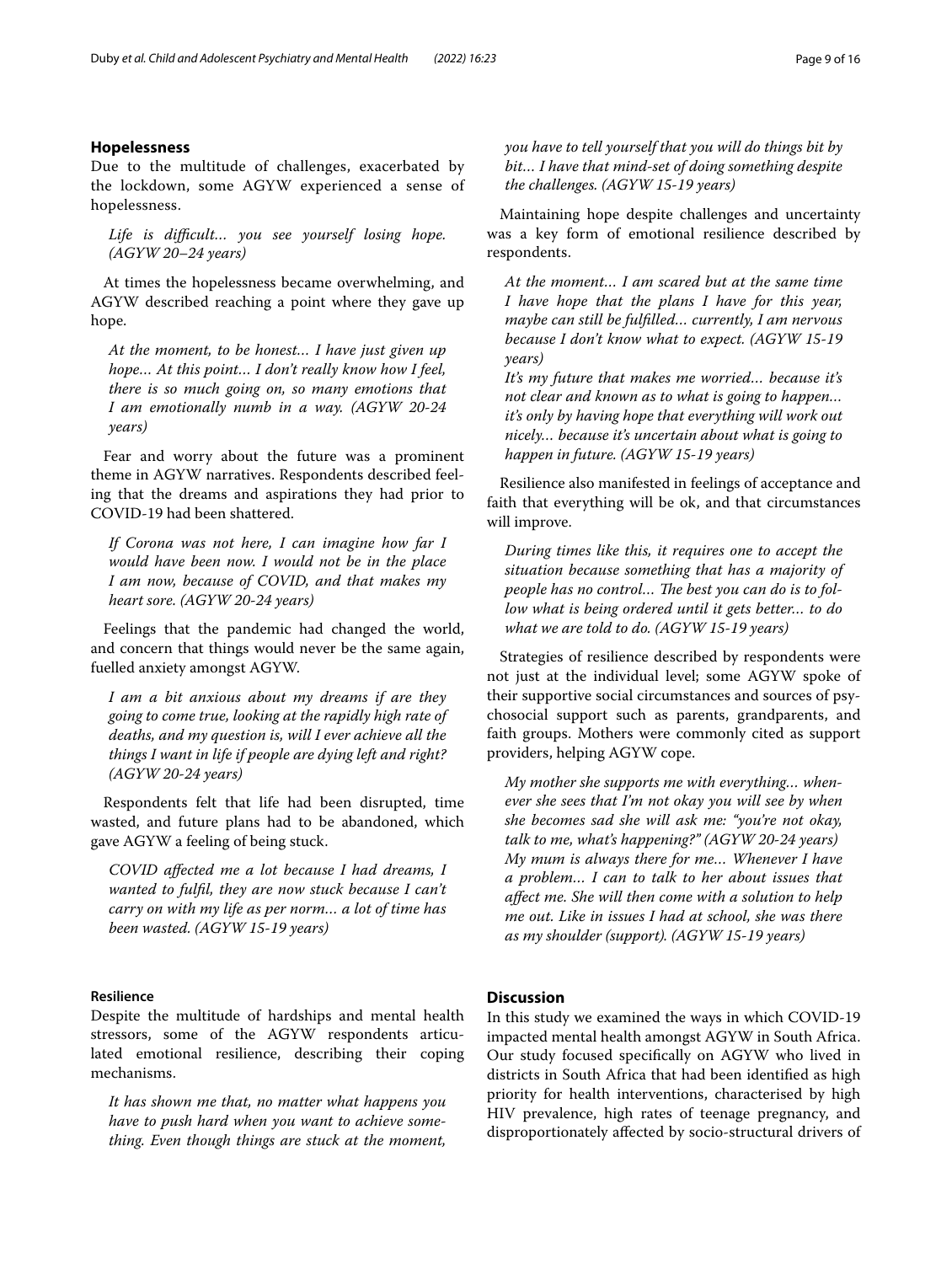these. Prior to the pandemic, AGYW in these communities already faced a range of socio-economic, structural and environmental mental health stressors, which were further exacerbated by COVID-19. Findings showed how COVID-19 increased household fnancial strain and food insecurity and how these in turn resulted in increased stress, anxiety and feelings of desperation. AGYW reported worsening family relationships, and increased fear of domestic violence relating. COVID-19 control measures including lockdown and social gathering restrictions led to feelings of boredom and frustration, a sense of being trapped, isolated and lonely, combined with an underpinning of fear. Respondents described an overwhelming sense of hopelessness about their current situation, and the future. However, on a positive note, despite the multitude of hardships and mental health stressors experienced, some AGYW respondents articulated an emotional resilience, describing the ways in which they managed to cope in healthy ways, and retain hope.

There were noteworthy differences between age groups in terms of proportions of AGYW reporting experiencing fnancial problems, and worry about food running out due to lack of money, with those in the older age group more likely to experience these stressors, compared with the younger group. One reason for this could be that older AGYW take more responsibility for securing livelihoods in the home compared with the younger AGYW. When it came to being more worried about abuse, AGYW in the younger group were more worried about being physically abused by people close to them, compared with those in the older group, perhaps because they are more likely to be dependent on others in the home and therefore less likely to be able to protect themselves from physical abuse. In contrast with this, AGYW in the older group were more likely to report being worried about emotional abuse by people close to them, compared with the younger age group.

#### **Socio-economic mental health stressors**

Our fndings provide important evidence showing that among the multitude of environmental infuences on mental health, the inability to fulfl one's basic needs, having sufficient food in particular, is significantly associated with poor mental health. This aligns with pre-epidemic data on the association between hunger and food insecurity in adolescents and internalising behaviour problems such as depression and anxiety [\[15](#page-14-6), [30](#page-14-22)]. Our fndings are also consistent with the literature, showing that COVID-19 restrictions, whilst nationally applicable, have impacted South Africans in difering ways, disproportionately afecting the poorest, most marginalised and vulnerable in society due to socioeconomic realities such as inequality, poverty, violence, and rising unemployment [[10,](#page-14-2) [31](#page-14-23)]. Evidence suggests that globally, the COVID-19 pandemic is afecting vulnerable groups, such as AGYW, disproportionally, further exacerbating pre-existing inequalities [\[13](#page-14-17), [27\]](#page-14-19). High levels of inequality and poverty exist in South Africa, and the majority of South Africans live below the poverty line. Poorer communities have borne the brunt of COVID-19 lockdowns, with restrictions disproportionately afecting those families and individuals already living in poverty, increasing unemployment and food insecurity [\[11](#page-14-3), [32,](#page-14-24) [33](#page-14-25)].

#### **Family relationships and domestic violence**

Our fndings add to emerging evidence that lockdown and economic strain have put families into an immediate state of distress, impacting negatively on relationships, and resulting in increased physical, sexual, emotional violence experienced by AGYW [[18,](#page-14-9) [34](#page-14-26)[–37](#page-14-27)]. As described by respondents in our study, family confnement during lockdown, in some cases led to a deterioration in family relationships, acting as a trigger for intrafamilial violence [[18,](#page-14-9) [34\]](#page-14-26). It is possible that alongside increased genderbased violence, gendered power inequities have been enhanced, therefore exacerbating AGYW risks and vulnerabilities [\[38](#page-14-28)].

Some AGYW articulated the sense that instead of close proximity and spending more time together strengthening bonds between family members, the forced proximity led to family members emotionally isolating themselves, diminishing the availability of emotional support in the home environment. Narratives of tension at home, and fraught family relationships due to lockdown and family members feeling stressed, frustrated and confned in close quarters have also emerged in other South African studies [\[28,](#page-14-20) [37\]](#page-14-27). A lack of social connections and interaction fostered feelings of loneliness and isolation amongst AGYW in our study, with respondents reporting they had found it harder to get the emotional support they needed during the lockdowns. A recent study amongst workers in South Africa also found that social distancing had led to loneliness amongst adults [\[39\]](#page-14-29). Additionally, evidence suggests a link between experienced loneliness, "containment-related stress" related to stay-at-home lockdown restrictions, and mental health issues such as anxiety, depression and suicide ideation [[2](#page-13-1), [40\]](#page-14-30). Death of parents or caregivers also adds additional stressors to adolescents' mental health, and can lead to increased risk behaviours [[41](#page-14-31)]. Social isolation exacerbates the vulnerabilities of AGYW, and those living with abusive household members may have been at increased risk of interpersonal violence victimisation, including sexual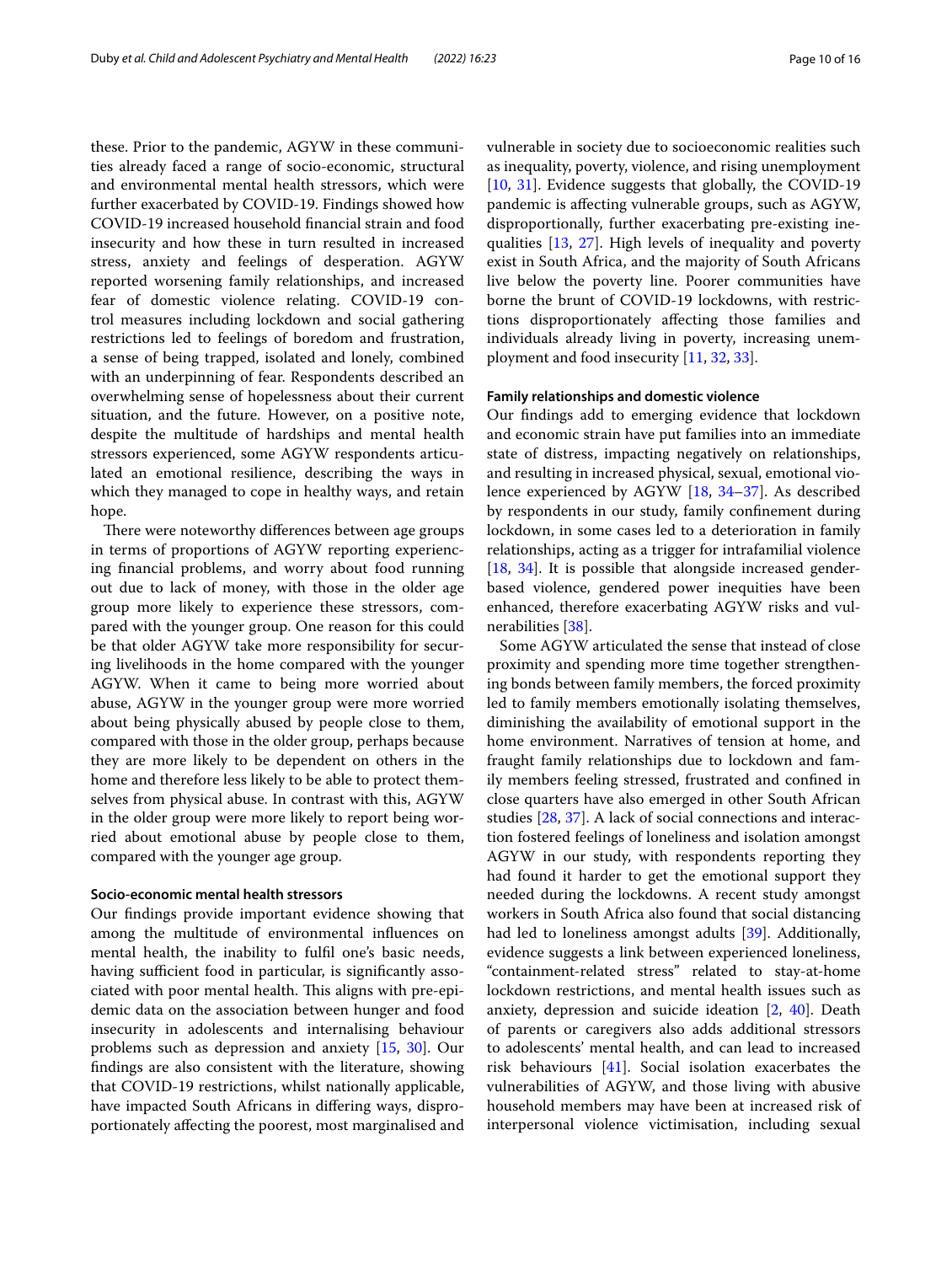violence and intimate partner violence [\[42](#page-14-32)]. With one of the world's strictest lockdowns, South Africa's physical, social, and economic restrictions, South Africans with and without existing mental health issues faced heightened levels of loneliness, depression, harmful substance use, and suicidal behaviour [\[10](#page-14-2)].

#### **Depression, frustration and loneliness**

Our fndings corroborate evidence emerging from South Africa, and globally, suggesting that adolescents and young people are experiencing increased levels of insecurity and anxiety [[13](#page-14-17)]. Fear, worry and distress are normative responses to unprecedented uncertainties and difficulties  $[11, 20]$  $[11, 20]$  $[11, 20]$  $[11, 20]$  $[11, 20]$ . Our findings build upon recent research that demonstrates an association between higher reporting of depressive symptoms with factors including being female and residing in urban informal areas [[13](#page-14-17)]. Prior to the COVID-19 epidemic, AGYW in South Africa, particularly those from low-resource communities, already faced substantial social adversities and related mental health challenges and stressors [\[1](#page-13-0)]. COVID-19 restrictions have disrupted normal day to day living, and have afected various aspects of young people's physical, mental and social health, further compounding existing mental health stressors, adding feelings of social isolation, loneliness, uncertainty, anxiety and depression [[9\]](#page-14-1). Evidence from just prior to the period in which we collected data for this study, demonstrates links between the economic shock that occurred in between February and April 2020 and a signifcant increase in depressive symptoms in South Africa between May and November 2020 [[43,](#page-14-33) [44](#page-14-34)].

#### **Fear**

As illustrated by our fndings, there are a number of ways through which the COVID-19 and the lockdown has afected the mental health of AGYW in South Africa. Fear was a predominant emotion in the narratives of respondents in our qualitative study: fear of infection, fear for the health and safety of family, fear related to economic insecurity and future prospects, and fear of leaving home during lockdowns due to concerns about police brutality (during the hard lockdown, the South African police force and the military had been deployed to ensure compliance) [\[40\]](#page-14-30). Mental health and wellbeing are infuenced by a multitude of factors, many of these are circumstantial, environmental, social, and interpersonal in nature [[14\]](#page-14-5). As seen in our fndings, and other recent research, fear, emotional distress, anxiety and uncertainty, and depression provoked by the COVID-19 pandemic are not only due to fear of infection and death, but also due to environmental and socio-economic stressors, food and income insecurity [\[27,](#page-14-19) [28](#page-14-20), [43–](#page-14-33)[45\]](#page-15-1). Even without the added stressors introduced by COVID-19 and lockdown, young people in South Africa face substantial social adversities and related mental health challenges due to a range of SRH, social, economic, environmental, physiological and interpersonal factors, however this burden has clearly increased [\[1,](#page-13-0) [13](#page-14-17)].

#### **Hopelessness**

Respondents in our study described their emotions of hopelessness, with a sense of defeat about their futures. AGYW in our study articulated feelings of being stuck and frustrated, having their dreams for the future shattered, and losing hope. Other emerging evidence suggests that the feeling of being stuck, and having your life put on hold is a common experience amongst adolescents and young people in the context of COVID. Two recent studies amongst young South Africans have also revealed experiences of depression and distress, alongside feelings of helplessness, being 'stuck' or 'trapped', being overwhelmed, and a sense of lacking control over their own lives [\[28,](#page-14-20) [46\]](#page-15-2). Similarly to AGYW in our study, anxiety and uncertainty about the future, leading to a sense of hopelessness and despondence was also found amongst South African university students [\[46](#page-15-2)]. Feelings of defeat and hopelessness about educational and career prospects, accompanied by negative perceptions of selfpotential, apathy and avoidance of opportunities, are not only distressing due to economic anxiety, but could link to psychological distress related to loss of purpose and agency, and are likely to make it more difficult for young people to escape circumstances of poverty and adversity  $[2, 4]$  $[2, 4]$  $[2, 4]$  $[2, 4]$  $[2, 4]$ . To mitigate these impacts, efforts need to be made to create an enabling environment to foster hope amongst adolescents and young people in South Africa [[30\]](#page-14-22).

#### **Resilience**

Despite the various hardships and challenges described by AGYW in our study, some respondents also demonstrated emotional resilience and described ways in which they managed to cope with the challenges they faced. Psychological resilience amongst adolescents and young people, their ability to manage feelings of stress, address stressors they encounter, or gain a feeling of coping with their circumstances, is critical to protecting and bufering the impact on mental health [[1\]](#page-13-0). Not all adolescents are successful in coping with the stress they face, however, as illustrated by the AGYW in our study, some do demonstrate an ability to cope. Individual, relational and contextual factors, such as poverty, geopolitics, age, gender, mental health and parenthood, shape an individual's ability to bufer against material and psychosocial shocks, and constrain their ability to cope [[28\]](#page-14-20). Experiences of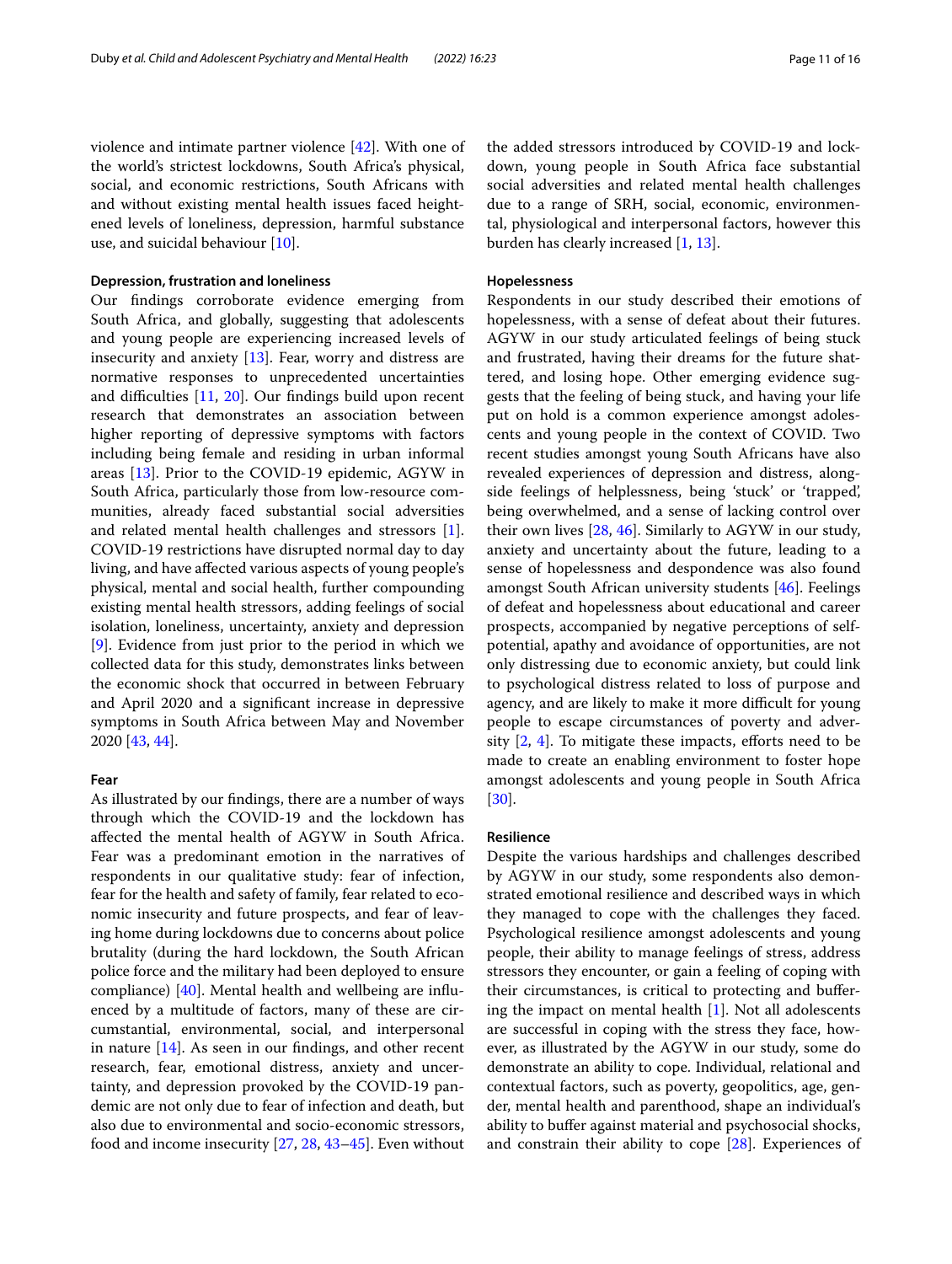an overwhelming feeling of hopelessness, and the strain that the COVID-19 pandemic and lockdown has placed on people's ability to maintain a hopeful outlook are common themes emerging in current research [\[27](#page-14-19)]. It is critical to respond to these feelings of hopelessness, to mitigate their negative efects on mental health, and to tap into adolescents' and young people's emotional resilience capabilities to maintain hope in the face of challenges.

In our study, AGYW who demonstrated resilience described their own ways of coping including taking things one step at a time, maintaining hope against the odds, and simply accepting their situation and being patient that things will improve. Respondents also described sources of psycho-social support which enabled them to cope, such as parents, grandparents, and community/faith based groups. Evidence from previous disaster situations shows that some adolescents have efficient and efective coping strategies, and have capacities for resilience; these existing coping mechanisms should be bolstered and strengthened [\[18\]](#page-14-9). While recognising the creativity, resilience and agency of South African adolescents and their communities, the contextual factors that limit their ability to exercise agency, build resilience and cope in the time of COVID-19 should be considered [[28\]](#page-14-20).

As a theoretical lens through which to examine our fndings, we drew on the syndemic theory, referring to the co-occurrence and interaction of social conditions and inequities, combined with the notion of intersectionality. Intersectional vulnerabilities, risks, and disadvantages based on characteristics such as gender, age and SES status – in the case of AGYW in our study – are produced and continually reproduced in a dynamic relationship, with a cumulative efect that exceeds the sum of the detrimental efects derived from each single characteristic [[47\]](#page-15-3). Applying an intersectional lens to the concept of syndemics, which often focuses on individual vulnerabilities, adds a consideration the intersections at which an individual exists – gender, age, SES status – helping to account for a diversity of experiences within a population, explaining the resilience demonstrated by some AGYW in our sample [\[48](#page-15-4)]. In this way, intersectionality and the syndemic theory can help to explain the ways in which intersectional vulnerabilities and risks combine to infuence the ways diferent AGYW experience vulnerability and resilience [[47,](#page-15-3) [49\]](#page-15-5). Our data and that of other studies, suggest that SES status was an important determinant for how COVID-19 lockdowns were experienced, with poverty as a vulnerability factor that exacerbated pre-existing inequalities, negatively impacting on the wellbeing of poorer households. SES inequalities are associated with inequities in SRH, education, and mental health among adolescents; as shown in our fndings and corroborated in the literature, there are distinct and particular vulnerabilities that AGYW in South Africa experience. In this sense, the impacts of COVID-19 restrictions and lockdowns added additional burdens that interact with pre-existing and co-occurring vulnerabilities faced by AGYW, to create yet another dimension of vulnerability and risk [[47](#page-15-3), [49\]](#page-15-5).

Several strengths and limitations of our study should be noted. A limitation in the design of the survey was reflected in the final survey sample response rate, which was lower than expected. The sampling strategy depended on participants being contactable via cellphone, meaning that those AGYW who were not contactable are likely to be diferent to, and possibly more vulnerable than those who had access to working cellphones, and this may have introduced a bias in the study fndings. Regarding the methodology of conducting the survey and interviews remotely, there are both strengths and limitations. Remotely conducted interviews, while limiting the opportunity for interviewers to build rapport with participants, can allow for increased disclosure of sensitive behaviours and reduced social desirability bias [[50\]](#page-15-0). An additional limitation relates to the fact that data was collected during a specifc time period, refecting AGYW experiences and emotions during the fve months of data collection, and thus may not refect the changes during subsequent COVID-19 waves and restrictions. A strength of our study, enabled by the remote data collection methodology, was that the sample was drawn from a large geographic area spanning six provinces, and therefore offered a level of generalisability of AGYW from diverse communities across South Africa.

#### **Conclusions and recommendations**

The focus of our research was on AGYW from communities in South Africa identifed as being priority areas for health interventions. Various psycho-social risk factors already disproportionally afect the mental health of AGYW in these communities; the COVID-19 pandemic intersects and overlaps with these pre-existing social and environmental factors. COVID-19 and the lockdown exacerbated pre-existing mental health stressors, and led to increased levels of anxiety, emotional distress, and other negative emotions amongst AGYW in these communities. It is critical to consider the mental health of AGYW in these high-priority communities, even more so given the intersections between mental health, and sexual and reproductive health amongst AGYW, and the links between psychological distress and increased risk behaviours. Interventions are needed to support the psychological and emotional wellbeing of AGYW, and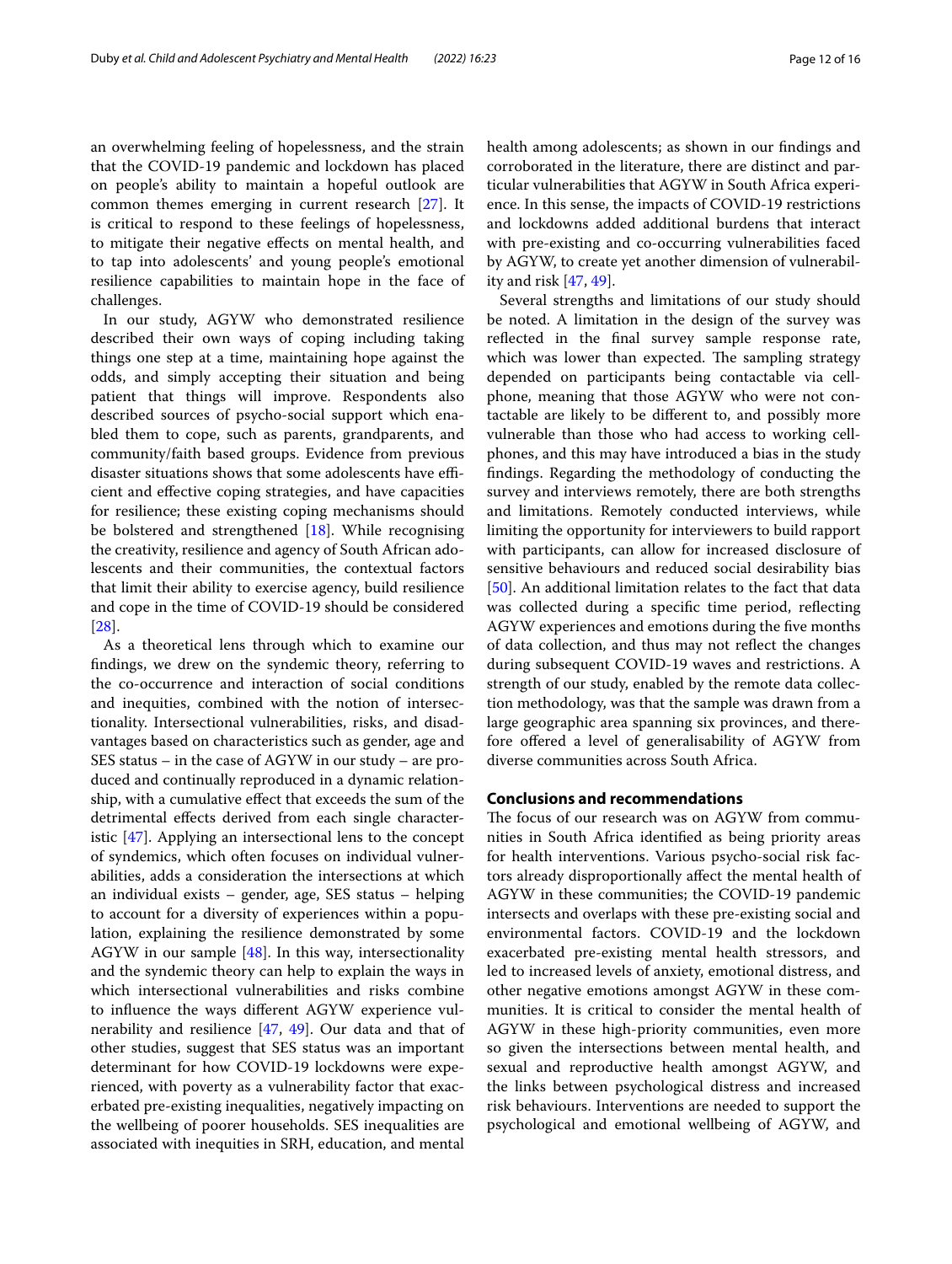to bolster their coping mechanisms; these interventions need to be responsive to the pandemic environment.

Our fndings add to emergent evidence revealing increased rates of stress, panic disorder, anxiety, depression and feelings of loneliness, resulting from a multitude of COVID-19 related mental health stressors including fear of infection, concerns about family health, income and job losses, experiences of illness, concern about lack of access to basic needs, food insecurity, death of loved ones, restriction of movement, social isolation through loss of physical and social interactions, and increases in domestic violence [\[9](#page-14-1), [12,](#page-14-4) [13](#page-14-17), [25,](#page-14-11) [30,](#page-14-22) [41](#page-14-31), [51–](#page-15-6)[53](#page-15-7)].

Despite the high burden of mental health challenges, policies and services specifcally targeted at adolescents and young people are woefully inadequate in South Africa [[54,](#page-15-8) [55](#page-15-9)]. This was the case even prior to the COVID-19 pandemic, but this lack has been accentuated by the recent crisis. Additionally, the distribution of mental health resources across the country is markedly inequitable, particularly in the public sector health system [\[55](#page-15-9)]. In order to mitigate the negative impacts and bufer against additional COVID-19-specifc stressors, the South African government urgently needs to recognise child and adolescent mental health services as a health priority, and develop appropriate, innovative, costefective, scalable, evidence-based systemic or multi-level interventions, to promote the mental health of adolescents and young people  $[9, 48, 54]$  $[9, 48, 54]$  $[9, 48, 54]$  $[9, 48, 54]$  $[9, 48, 54]$  $[9, 48, 54]$ . The South African government's eforts to provide fnancial relief thus far may not be sufficient; for example, other research indicates that implementation of social protection measures including the COVID-19 grant were not reaching those in need equally, particularly for women, and people living in rural areas. Additional tailored outreach to ensure uptake may be needed to fully address the diferential impact of hunger, unemployment, poverty, depression, and gender-based violence on certain groups that are risk factors for poor mental health [[26](#page-14-18)].

Critically, given the immense and unprecedented scale of social disruption caused by the pandemic, mental health interventions need to be responsive to the specifc social determinants in each context, especially those exacerbated by COVID-19, in order to achieve their intended impacts  $[20]$  $[20]$ . The COVID-19 restrictions in South Africa, while aiming to protect the health of the population, have exacerbated social inequalities, underlying socio-structural vulnerabilities and life challenges for the most vulnerable groups in South Africa [\[27](#page-14-19)], such as the AGYW in the communities in which this study was conducted. Mental health is not possible without having basic needs met. Therefore, strengthened social protection responses and social safety nets and the provision of relief packages to meet basic needs and alleviate acute distress and respond to food insecurity and hunger during COVID-19 lockdowns, combined with loss of income for families are critical to mitigate the efects of the pandemic [\[14,](#page-14-5) [28](#page-14-20)]. In light of fndings suggesting that government relief did not always reach those in need, showing that socio-economic hardship adversely afects AGYW mental health adds weight to current debates around the ways in which COVID-19 has strengthened calls for a basic income grant in South Africa, with unconditional and universal coverage.

Key to mitigating mental health stressors is addressing structural drivers such as unemployment and food insecurity [\[15](#page-14-6), [30\]](#page-14-22). Economic empowerment programmes for AGYW may help to reduce mental health stressors; combined with efforts to build resilience to maintain young people's confdence and motivation to persevere with education and employment opportunities [[4,](#page-13-3) [9](#page-14-1)]. Interventions to promote resilience can be efective, and therefore opportunities to promote resilience should be harnessed [\[56](#page-15-10)]. Resilience can be fostered through multiple pathways; social capital, psychosocial support and self-help interventions and "strength-based prevention programmes", may also help to enhance AGYW's resilience and coping skills [\[14,](#page-14-5) [24](#page-14-16)]. Important considerations for the integration of mental health into social protection interventions include targeting the most vulnerable AGYW, and the provision of soft skills modules and mental health interventions that could help to boost resilience [[2](#page-13-1)].

Community-based mental health care could be harnessed by increasing investment in, and support for community-based civil society organisations who understand and can respond to the needs of the communities in which they operate and the impact of the pandemic therein [[55\]](#page-15-9). Using platforms such as schools and community-based services in the provision of basic mental health support programmes could help to increase access to mental health care, and in turn mainstream and promote mental health during periods of heightened adversity, buffering against pandemic related stressors, and bolstering cohesion and resilience at the community level, even in the absence of physical proximity [[14,](#page-14-5) [27](#page-14-19), [30,](#page-14-22) [39](#page-14-29), [55](#page-15-9)]. Integrating mental health care support into school-based services may be a cost-efective opportunity for promoting mental wellbeing and resilience amongst adolescents and young people [\[57\]](#page-15-11). Addressing the mental health treatment and care gap in South Africa, particularly in rural and/or resource restricted communities, through building skills and capacity of lay mental health providers, and frontline workers including community health workers and teachers, and improving access to mental health literacy resources could help to promote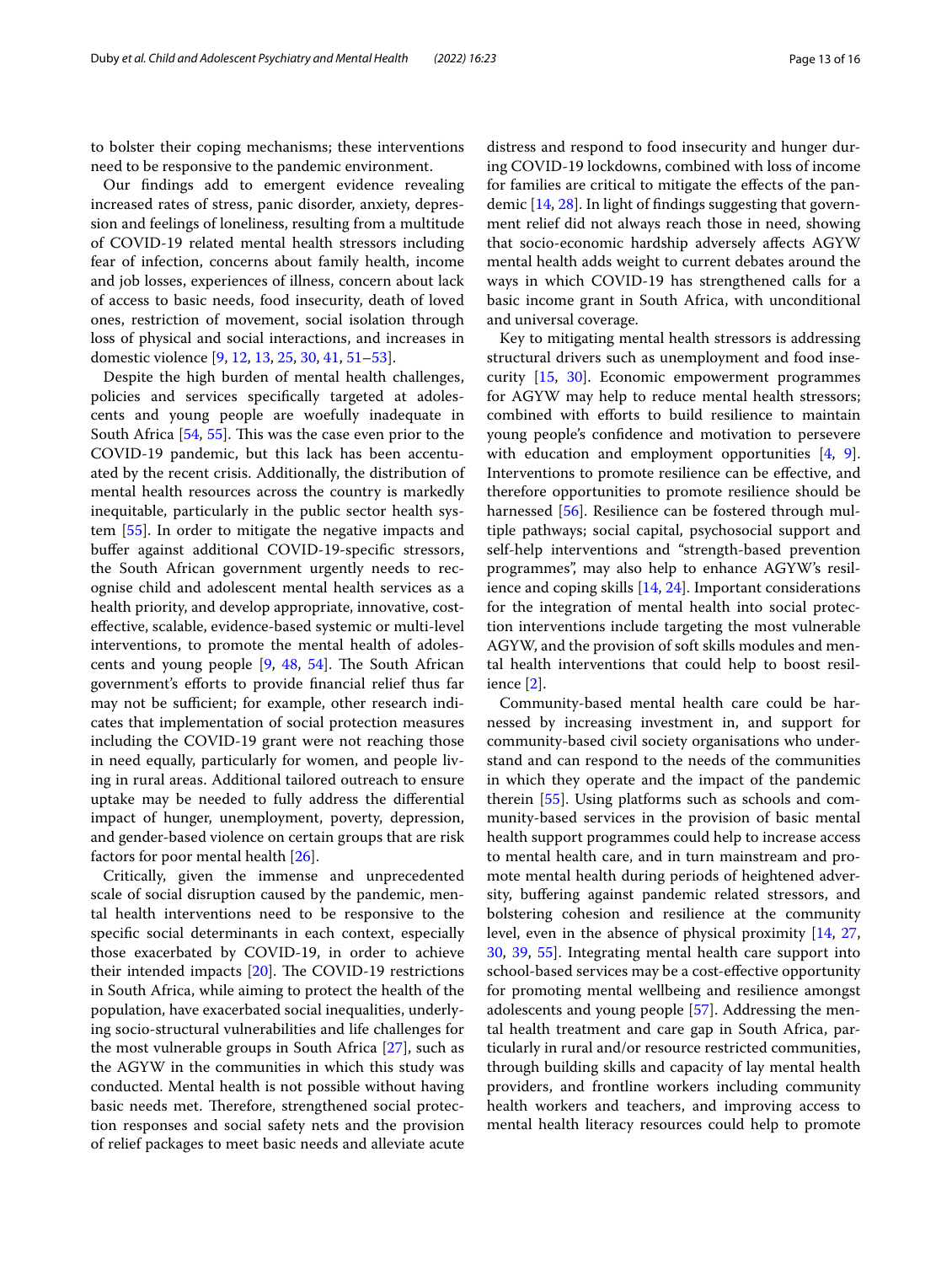resilience and increase access to necessary care and support [[9,](#page-14-1) [30](#page-14-22), [57\]](#page-15-11).

Other recommendations include the provision of accessible and data free Mobile health applications, digital technologies, virtual support solutions and online platforms to deliver brief evidence-based psychological interventions for young people with symptoms of depression and anxiety, and provide psycho-social support through online/digital and telephonic counselling services, and through community safe spaces to reduce isolation and address gaps in psycho-social support [\[2](#page-13-1), [39\]](#page-14-29). Whilst digitally based interventions can be efective and support improved coverage of mental health support and care, potential harms of digital technology for adolescents and young people need to be considered, and eforts need to be made to ensure equity in access [[57\]](#page-15-11).

There should be increased investment and research into innovative ways to ensure AGYW access to health, social protection and educational interventions during situations like the pandemic. In addition, interventions to provide parenting support and investments in family strengthening could fll additional gaps in mental health support for young people, especially in resource restricted settings [[41\]](#page-14-31). Schools and educational institutions can also play a critical role in identifying and assessing learners in need of support and care, making referrals to community-based workers and the Department of Social Development [[30](#page-14-22)]. In summary, a multisectoral and coordinated response is needed to address unemployment and food insecurity, and reduce key drivers of poor mental health [[30\]](#page-14-22).

#### **Acknowledgements**

We would like to thank the adolescent girls and young women who agreed to take part in this research, and share their views, opinions, and experiences with us. We acknowledge the implementers of the AGYW programme for their support in the evaluation study, and for providing support and counselling to the participants we referred to them, who had shared with us that they needed such support. We thank the excellent team of data collectors and monitors, as well as those individuals who provided administrative and logistical support to the study.

#### **Authors' contributions**

ZD: principal qualitative study investigator, analysis of qualitative data, and lead in writing. BB: co-analyst on qualitative study, and contributions to writing. CF: co-analyst on qualitative study, and contributions to writing. KB: co-analyst on survey, performed statistical analysis, and contributions to writing. KJ: co-principal investigator on survey, and contributions to writing. JJD: contributions to writing. DG: co-investigator of evaluation study and contributions to writing. CK: contributions to writing. CM: co-principal investigator on survey, and contributions to writing.

#### **Funding**

The AGYW intervention was funded by the Global Fund to Fight AIDS, TB and Malaria. The combination HIV prevention interventions were implemented in 12 districts in South Africa by a range of civil society organisations that were appointed by the organisations responsible for the management of the AGYW programme: the Networking HIV and AIDS Community of Southern Africa (NACOSA); the AIDS Foundation of South Africa (AFSA) and Beyond Zero. The

programme is aligned with the She Conquers campaign and is implemented with support from the South African National AIDS Council (SANAC) through the Country Coordinating Mechanism (CCM) and the CCM Secretariat. This research has been supported by NACOSA.

#### **Availability of data and materials**

The datasets used and/or analysed during the current study are available from the corresponding author on reasonable request.

#### **Declarations**

#### **Ethics approval and consent to participate**

Research ethics approval to conduct this study was granted by the SAMRC Research Ethics Committee. All participants provided informed consent. For participants under 18 years of age, parental/caregiver consent was obtained prior to conducting the assent process with the minor.

#### **Consent for publication**

All participants provided consent to all fndings and results from the study fndings being published.

#### **Competing interests**

None to declare.

#### **Author details**

<sup>1</sup> Health Systems Research Unit, South African Medical Research Council, Francie van Zijl Drive, Parow Valley, Tygerberg, Cape Town, South Africa. <sup>2</sup> Division of Social and Behavioural Sciences in the School of Public Health and Family Medicine, University of Cape Town, Cape Town, South Africa. <sup>3</sup>Institute for Global Sustainable Development, University of Sheffield, Sheffield, UK. <sup>4</sup> Perinatal HIV Research Unit (PHRU) and African Social Sciences Unit of Research and Evaluation (ASSURE), School of Clinical Medicine, Faculty of Health Sciences, University of the Witwatersrand, Johannesburg, South Africa.<sup>5</sup> Department of Behavioral and Social Sciences, Brown University School of Public Health, Providence, RI, USA.

# Received: 2 September 2021 Accepted: 14 March 2022

#### **References**

- <span id="page-13-0"></span>1. Duby Z, McClinton Appollis T, Jonas K, et al. "As a young pregnant girl... the challenges you face": exploring the intersection between mental health and sexual and reproductive health amongst adolescent girls and young women in South Africa. AIDS Behav. 2020;25(2):344–53. [https://](https://doi.org/10.1007/s10461-020-02974-3) [doi.org/10.1007/s10461-020-02974-3](https://doi.org/10.1007/s10461-020-02974-3).
- <span id="page-13-1"></span>2. Álvarez-Iglesias A, Garman E, Lund C. Efects of COVID-19 on the economy and mental health of young people in South Africa: opportunities for strengthening social protection programmes by integrating mental health. S Afr J Psychol. 2021;51(2):199–204. [https://doi.org/10.1177/00812](https://doi.org/10.1177/00812463211015348) [463211015348.](https://doi.org/10.1177/00812463211015348)
- <span id="page-13-2"></span>3. Kim AW, Nyengerai T, Mendenhall E. Evaluating the mental health impacts of the COVID-19 pandemic: perceived risk of COVID-19 infection and childhood trauma predict adult depressive symptoms in urban South Africa. Psychol Med. 2020. [https://doi.org/10.1017/S003329172](https://doi.org/10.1017/S0033291720003414) [0003414](https://doi.org/10.1017/S0033291720003414).
- <span id="page-13-3"></span>4. Posel D, Oyenubi A, Kollamparambil U. Job loss and mental health during the COVID-19 lockdown: evidence from South Africa. PLoS ONE. 2021;16(3):e0249352. [https://doi.org/10.1371/journal.pone.0249352.](https://doi.org/10.1371/journal.pone.0249352)
- <span id="page-13-4"></span>5. Gouda HN, Charlson F, Sorsdahl K, Ahmadzada S, Ferrari AJ, Erskine H, et al. Burden of non-communicable diseases in sub-Saharan Africa, 1990–2017: results from the Global Burden of Disease Study 2017. Lancet Glob Health. 2019;7(10):e1375–87.
- <span id="page-13-5"></span>Abdool Karim Q, Baxter C. COVID-19: impact on the HIV and tuberculosis response, service delivery, and research in South Africa. Curr HIV/AIDS Rep. 2022. <https://doi.org/10.1007/s11904-021-00588-5>.
- <span id="page-13-6"></span>7. Chitsamatanga BB, Malinga W. A tale of two paradoxes in response to COVID-19': Public health system and socio-economic implications of the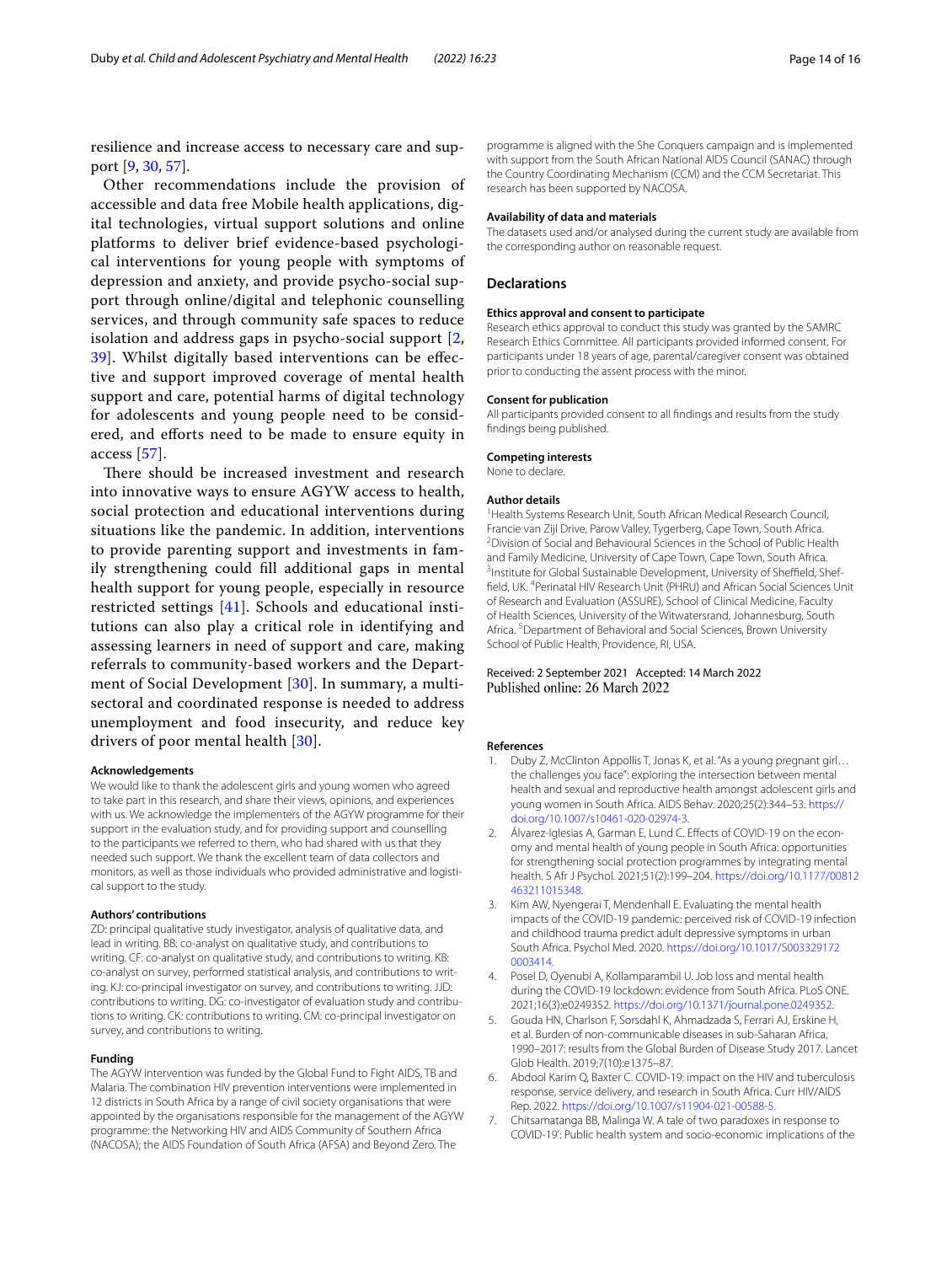pandemic in South Africa and Zimbabwe. Cogent Soc Sci. 2021. [https://](https://doi.org/10.1080/23311886.2020.1869368) [doi.org/10.1080/23311886.2020.1869368.](https://doi.org/10.1080/23311886.2020.1869368)

- <span id="page-14-0"></span>8. Nguse S, Wassenaar D. Mental health and COVID-19 in South Africa. S Afr J Psychol. 2021;51(2):304–13. [https://doi.org/10.1177/008124632110015](https://doi.org/10.1177/00812463211001543) [43](https://doi.org/10.1177/00812463211001543).
- <span id="page-14-1"></span>9. Okumu M, Nyoni T, Byansi W. Alleviating psychological distress and promoting mental wellbeing among adolescents living with HIV in sub-Saharan Africa, during and after COVID-19. Glob Public Health. 2021. [https://doi.org/10.1080/17441692.2021.1912137.](https://doi.org/10.1080/17441692.2021.1912137)
- <span id="page-14-2"></span>10. SADAG. Online survey fndings on COVID-19 and mental health (21 April 2020). The South African Depression and Anxiety Group (SADAG).
- <span id="page-14-3"></span>11. Abrahams Z, Boisits S, Schneider M, Prince M, Lund C. Domestic violence, food insecurity and mental health of pregnant women in the COVID-19 lockdown in Cape Town, South Africa. Preprint Version 1, Research Square. 2020. <https://doi.org/10.21203/rs.3.rs-102205/v1>.
- <span id="page-14-4"></span>12. Marques SS, Braidwood R. Impact of the coronavirus lockdown on older adolescents engaged in a school-based stress management program: changes in mental health, sleep, social support, and routines. Child Schools. 2021. [https://doi.org/10.1093/cs/cdab006.](https://doi.org/10.1093/cs/cdab006)
- <span id="page-14-17"></span>13. Mudiriza G, De Lannoy A. Youth emotional well-being during the COVID-19-related lockdown in South Africa. Cape Town: SALDRU, UCT. 2020. SALDRU Working Paper No. 268.
- <span id="page-14-5"></span>14. Hunt X, Breet E, Stein D, tomlinson m. the covid-19 pandemic, hunger, and depressed mood among South Africans. Wave 5. National Income Dynamics Study—Coronavirus Rapid Mobile Survey (NIDS-CRAM). 2021. <https://cramsurvey.org/>
- <span id="page-14-6"></span>15. Jesson J, Dietrich J, Beksinska M, Closson K, Nduna M, Smit J, Brockman M, Ndung'u T, Gray G, Kaida A. Food insecurity and depression: a crosssectional study of a multi-site urban youth cohort in Durban and Soweto, South Africa. Trop Med Int Health. 2021;26(6):687–700. [https://doi.org/10.](https://doi.org/10.1111/tmi.13572) [1111/tmi.13572.](https://doi.org/10.1111/tmi.13572)
- <span id="page-14-7"></span>16. Harrison C, Loxton H, Somhlaba NZ. Stress and coping: considering the infuence of psychological strengths on the mental health of at-risk South African adolescents. Child Care Pract. 2019;27(1):72–86.
- <span id="page-14-8"></span>17. Casale M, Boyes M, Pantelic M, Toska E, Cluver L. Suicidal thoughts and behaviour among South African adolescents living with HIV—Can social support buffer the impact of stigma? J Affect Disord. 2019;245:82-90.
- <span id="page-14-9"></span>18. Guessoum SB, Lachal J, Radjack R, Carretier E, Minassian S, Benoit L, Moro MR. Adolescent psychiatric disorders during the COVID-19 pandemic and lockdown. Psychiatry Res. 2020;291: 113264. [https://doi.org/10.1016/j.](https://doi.org/10.1016/j.psychres.2020.113264) [psychres.2020.113264.](https://doi.org/10.1016/j.psychres.2020.113264)
- <span id="page-14-10"></span>19. Rettie H, Daniels J. Coping and tolerance of uncertainty: predictors and mediators of mental health during the COVID-19 pandemic. Am Psychol. 2020.<https://doi.org/10.1037/amp0000710>.
- <span id="page-14-12"></span>20. Kola L, Kohrt BA, Hanlon C, Naslund JA, Sikander S, Balaji M, Benjet C, Cheung E, Eaton J, Gonsalves P, Hailemariam M, Luitel NP, Machado DB, Misganaw E, Omigbodun O, Roberts T, Salisbury TT, Shidhaye R, Sunkel C, Ugo V, et al. COVID-19 mental health impact and responses in lowincome and middle-income countries: reimagining global mental health. Lancet Psychiatry. 2021;8(6):535–50. [https://doi.org/10.1016/S2215-](https://doi.org/10.1016/S2215-0366(21)00025-0) [0366\(21\)00025-0.](https://doi.org/10.1016/S2215-0366(21)00025-0)
- <span id="page-14-13"></span>21. Chiwona-Karltun L, Amuakwa-Mensah F, Wamala-Larsson C, et al. COVID-19: From health crises to food security anxiety and policy implications. Ambio. 2021;50:794–811. [https://doi.org/10.1007/s13280-020-01481-y.](https://doi.org/10.1007/s13280-020-01481-y)
- <span id="page-14-14"></span>22. Hall KS, Samari G, Garbers S, Casey SE, Diallo DD, Orcutt M, et al. Centring sexual and reproductive health and justice in the global COVID-19 response. Lancet. 2020;395(10231):1175–7.
- <span id="page-14-15"></span>23. Adegboye D, Williams F, Collishaw S, Shelton K, Langley K, Hobson C, Burley D, Van Goozen S. Understanding why the COVID-19 pandemicrelated lockdown increases mental health difficulties in vulnerable young children. JCPP Adv. 2021;1(1):e12005. [https://doi.org/10.1111/jcv2.12005.](https://doi.org/10.1111/jcv2.12005)
- <span id="page-14-16"></span>24. Kuo C, LoVette A, Pellowski J, Harrison A, Mathews C, Operario D, Beardslee W, Stein DJ, Brown L. Resilience and psychosocial outcomes among South African adolescents afected by HIV. AIDS. 2019;33(Suppl 1):S29–34. <https://doi.org/10.1097/QAD.0000000000002177>.
- <span id="page-14-11"></span>25. Varma P, Junge M, Meaklim H, et al. Younger people are more vulnerable to stress, anxiety and depression during COVID-19 pandemic: a global cross- sectional survey. Prog Neuropsychopharmacol Biol Psychiatry. 2019. [https://doi.org/10.1016/j.pnpbp.2020.110236.](https://doi.org/10.1016/j.pnpbp.2020.110236)
- <span id="page-14-18"></span>26. Senora E, Torkelson E, Zembe-Mkabile W. Social protection in a time of COVID—lessons from basic income support. Cape Town: The Black Sash; 2021.
- <span id="page-14-19"></span>27. Cloete A, North A, Ramlagan S, Schmidt T, Makola L, Chikovore J, Skinner D, Reddy SP. "… It is like it has come up and stole our lives from usThe frst 21 days: a rapid qualitative assessment of how diferent sectors of society experienced the COVID-19 lockdown in South Africa. Soc Sci Hum Open. 2021;4(1):100167.
- <span id="page-14-20"></span>28. Gittings L, Toska E, Medley S, Cluver L, Logie CH, Ralayo N, Chen J, Mbithi-Dikgole J. 'Now my life is stuck!': experiences of adolescents and young people during COVID-19 lockdown in South Africa. Glob Public Health. 2021.<https://doi.org/10.1080/17441692.2021.1899262>.
- <span id="page-14-21"></span>29. Essel V. HIV surveillance: A 12 year analysis of HIV prevalence trends and comparing HIV prevalence from sentinel antenatal clinic surveys and Prevention of mother-to-child programmes. Thesis submitted for the purposes of MMedn in Public Health, University of Cape Town. 2014
- <span id="page-14-22"></span>30. Tomlinson M, Lake L, Lachman A, Vogel W, Brown C, Abrahams Z, Hunt X. Mental health and wellbeing. In: Lake L, Shung-King M, Delany A, Hendricks M, editors. Children and COVID-19 advocacy brief series. Cape Town: Children's Institute, University of Cape Town; 2021.
- <span id="page-14-23"></span>31. Alpalhao M, Filipe P. The impacts of isolation measures against SARS-CoV-2 infection on sexual health. AIDS Behav. 2020;24(8):2258–9.
- <span id="page-14-24"></span>32. Hendricks H, Hall K, Goeiman H, Henney N, Boraine A, Murray J, Hendricks L, Lake L. Nutrition and food security. In: Lake L, Shung-King M, Delany A, Hendricks H, editors. Children and COVID-19 advocacy brief series. Cape Town: Children's Institute, University of Cape Town; 2021.
- <span id="page-14-25"></span>33. Turok I, Visagie J. COVID-19 amplifes urban inequalities. S Afr J Sci. 2021. [https://doi.org/10.17159/sajs.2021/8939.](https://doi.org/10.17159/sajs.2021/8939)
- <span id="page-14-26"></span>34. Clark H. The psychosocial impact of COVID-19 on child mental health. Mental Health Matters. 2021;8(1):12–4.
- 35. Closson K, Lee M, Gibbs A, Kaida A. When home is not a safe place: impacts of social distancing directives on women living with HIV. AIDS Behav. 2020.<https://doi.org/10.1007/s10461-020-02941-y>.
- 36. Youth Tech Health. Health & wellbeing challenges for young people in the times of COVID-19. 2020. [https://yth.org/research/health-and-wellb](https://yth.org/research/health-and-wellbeing-for-young-people-in-the-times-of-covid-19/) [eing-for-young-people-in-the-times-of-covid-19/](https://yth.org/research/health-and-wellbeing-for-young-people-in-the-times-of-covid-19/).
- <span id="page-14-27"></span>37. Joska JA, Andersen L, Rabie S, Marais A, Ndwandwa ES, Wilson P, King A, Sikkema KJ. COVID-19: increased risk to the mental health and safety of women living with HIV in South Africa. AIDS Behav. 2020;24(10):2751–3. [https://doi.org/10.1007/s10461-020-02897-z.](https://doi.org/10.1007/s10461-020-02897-z)
- <span id="page-14-28"></span>38. UNFPA. COVID-19: a gender lens. United Nations Population Fund. 2020, March. [https://www.unfpa.org/sites/default/fles/resource-pdf/COVID-](https://www.unfpa.org/sites/default/files/resource-pdf/COVID-19_A_Gender_Lens_Guidance_Note.pdf)[19\\_A\\_Gender\\_Lens\\_Guidance\\_Note.pdf.](https://www.unfpa.org/sites/default/files/resource-pdf/COVID-19_A_Gender_Lens_Guidance_Note.pdf)
- <span id="page-14-29"></span>39. Benhura M, Magejo P. Diferences in depressive symptoms between formal and informal workers during the COVID-19 crisis: evidence from Wave 2 and Wave 3 of NIDS- CRAM. National Income Dynamics Study— Coronavirus Rapid Mobile Survey (NIDS-CRAM). 2021. [https://cramsurvey.](https://cramsurvey.org/) [org/](https://cramsurvey.org/)
- <span id="page-14-30"></span>40. De Man J, Smith MR, Schneider M, Tabana H. An exploration of the impact of COVID-19 on mental health in South Africa, Psychology. Health Med. 2021. [https://doi.org/10.1080/13548506.2021.1954671.](https://doi.org/10.1080/13548506.2021.1954671)
- <span id="page-14-31"></span>41. Hillis S, Unwin J, Cluver L, Sherr L, Goldman P, Rawlings L, Bachman G, Villaveces A, Nelson C, Green P, Flaxman S. Children: The Hidden Pandemic 2021—a joint report of COVID-19- associated orphanhood and a strategy for action. 2021. Centers for Disease Control. [https://www.cdc.gov/coron](https://www.cdc.gov/coronavirus/2019-ncov/downloads/community/orphanhood-report.pdf) [avirus/2019-ncov/downloads/community/orphanhood-report.pdf](https://www.cdc.gov/coronavirus/2019-ncov/downloads/community/orphanhood-report.pdf)
- <span id="page-14-32"></span>42. Usher K, Bhullar N, Durkin J, Gyamf N, Jackson D. Family violence and COVID-19: Increased vulnerability and reduced options for support. Int J Mental Health Nurs. 2020;29(4):549–52.
- <span id="page-14-33"></span>43. Kollamparambil U, Oyenubi A, Nwosu CO. Mental health, COVID-19 vaccine distrust and vaccine hesitancy in South Africa. National Income Dynamics Study—Coronavirus Rapid Mobile Survey (NIDS-CRAM). 2021. <https://cramsurvey.org/>
- <span id="page-14-34"></span>44. Oyenubi A, Kollamparambil U. How has the easing of lockdown infuenced depressive symptoms in South Africa? Wave 3. National Income Dynamics Study—Coronavirus Rapid Mobile Survey (NIDS-CRAM). 2021. <https://cramsurvey.org/>